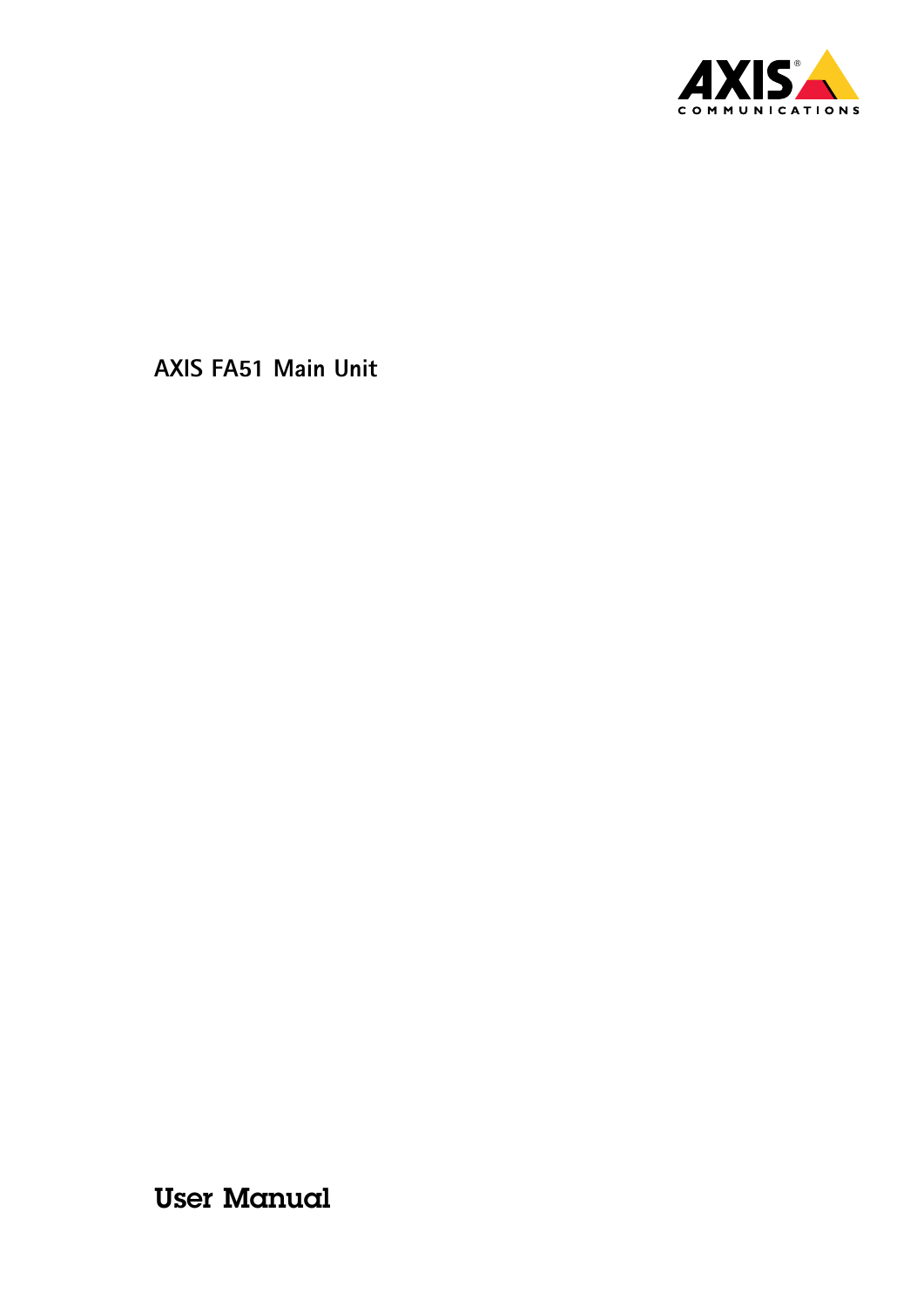## **Table of Contents**

| Get started<br>3                                                                                                        |
|-------------------------------------------------------------------------------------------------------------------------|
| $\overline{3}$                                                                                                          |
| $\overline{3}$                                                                                                          |
| $\overline{4}$                                                                                                          |
|                                                                                                                         |
| $\frac{5}{7}$                                                                                                           |
| 7                                                                                                                       |
| 10                                                                                                                      |
| 11                                                                                                                      |
| 14                                                                                                                      |
| 14                                                                                                                      |
| 14                                                                                                                      |
| 14                                                                                                                      |
| 15                                                                                                                      |
| 17                                                                                                                      |
| 17                                                                                                                      |
| 17                                                                                                                      |
|                                                                                                                         |
| 17                                                                                                                      |
| 17<br>Upgrade the firmware $\ldots \ldots \ldots \ldots \ldots \ldots \ldots \ldots \ldots \ldots \ldots \ldots \ldots$ |
| 18                                                                                                                      |
| 19                                                                                                                      |
| 20                                                                                                                      |
| 21                                                                                                                      |
| 21                                                                                                                      |
| 21                                                                                                                      |
| 21                                                                                                                      |
| 22<br><b>Ruttons</b>                                                                                                    |
| 22                                                                                                                      |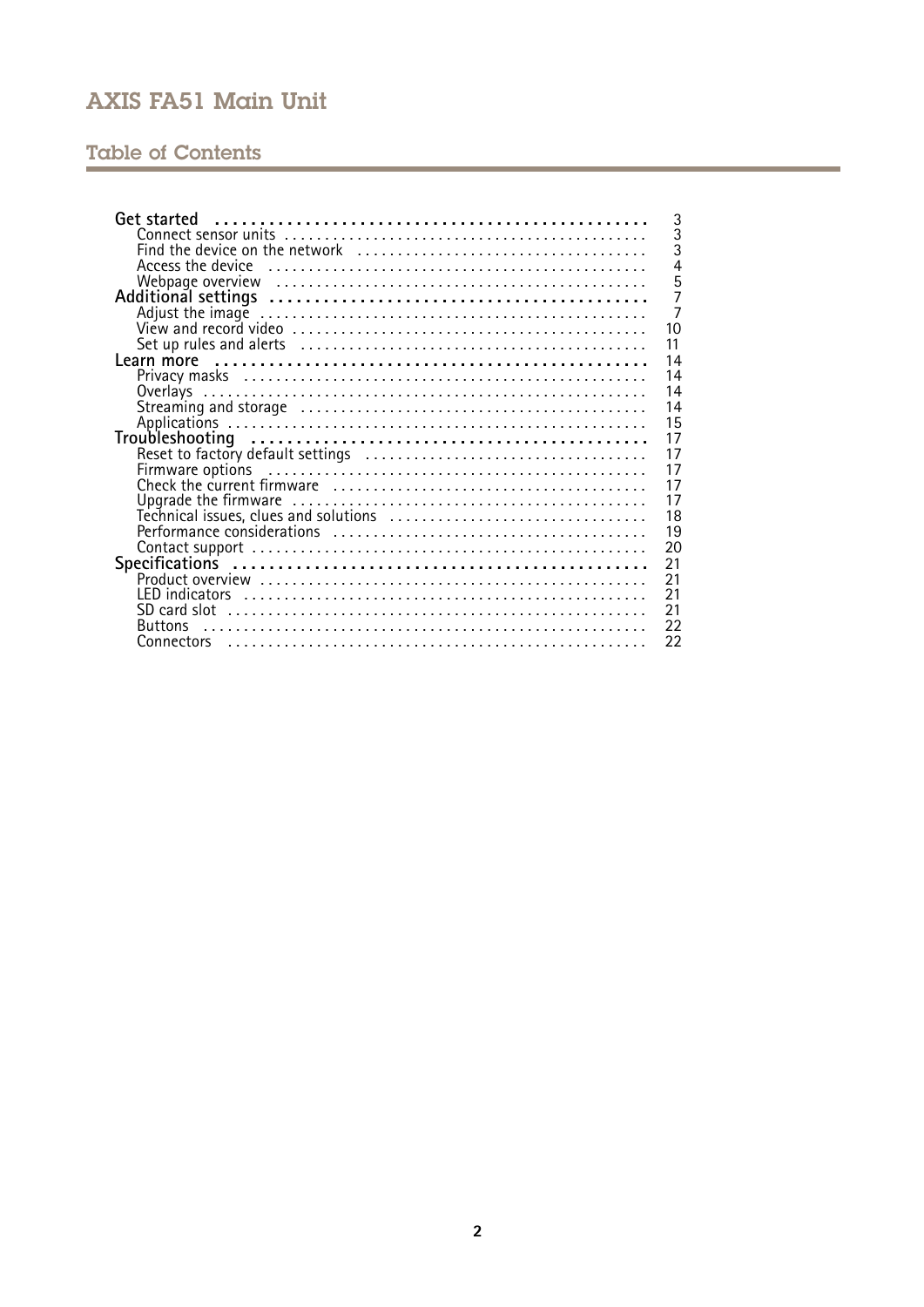## <span id="page-2-0"></span>Get started

## Get started

## **Connect sensor units**

When you connect a sensor unit to a main unit, we recommend that you make the connection before you power up the main unit. If you disconnect <sup>a</sup> sensor unit and connect <sup>a</sup> different one, you must restart the main unit.

### **Shorten the sensor unit cable**

### Note

- The sensor unit cable cannot be extended or split.
- When routing the sensor unit cable, the minimum bending radius is 40 mm.

The sensor unit is delivered with <sup>a</sup> cable. To shorten the cable follow these steps:

- 1. Cut the cable to the desired length. Measure from the sensor unit.
- 2. Strip the plastic outer coating from the end of the cable.
- 3. Peel back the shield.
- 4. Flatten the colored wires in the order described below.

|   | Brown       |
|---|-------------|
|   | White/brown |
| 3 | Not used    |
| 4 | Not used    |
| 5 | White/blue  |
| 6 | Blue        |

5. Insert the wires all the way into <sup>a</sup> shielded 6P6C RJ12 connector.

### *NOTICE*

Make sure that the wires stay in the correct order and that the cable shield makes good contact with the connector shield.

6. Use <sup>a</sup> crimping tool to fasten the connector to the cable.



## **Find the device on the network**

To find Axis devices on the network and assign them IP addresses in Windows®, use AXIS IP Utility or AXIS Device Manager. Both applications are free and can be downloaded from *[axis.com/support](https://www.axis.com/support)*.

For more information about how to find and assign IP addresses, go to *How to [assign](https://www.axis.com/products/online-manual/i90000) an IP address and access your device*.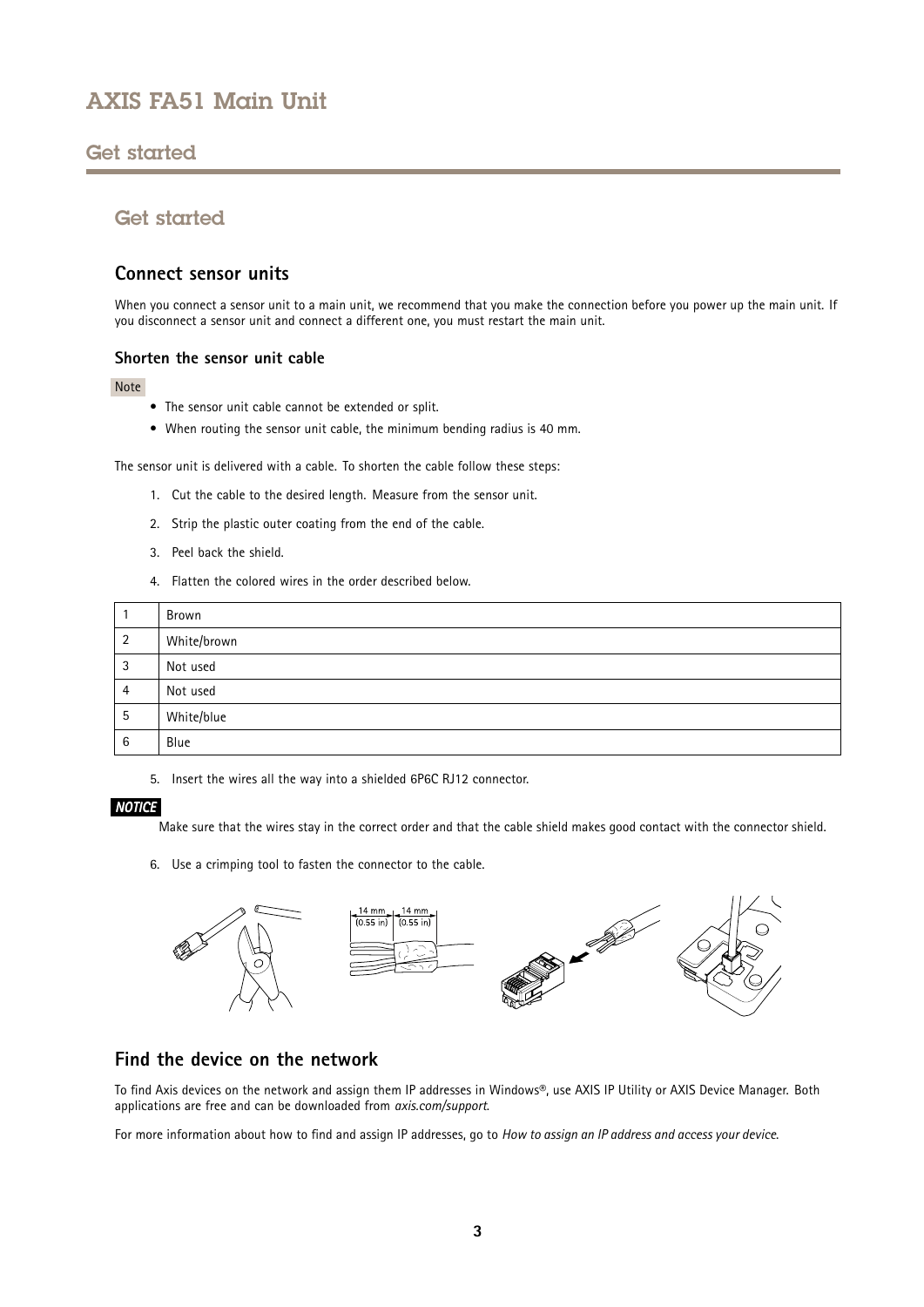## <span id="page-3-0"></span>Get started

### **Browser support**

You can use the device with the following browsers:

|                                      | Chrome™     | Firefox® | $\mathsf{Edge}^\circ$ | Safari® |
|--------------------------------------|-------------|----------|-----------------------|---------|
| Windows®                             | recommended |          | $\lambda$             |         |
| macOS®                               | recommended |          |                       | ́       |
| Other operating systems $\mathsf{X}$ |             | ́        |                       |         |

If you need more information about recommended browsers, go to *[axis.com/browser-support](https://www.axis.com/browser-support)*.

## **Access the device**

1. Open <sup>a</sup> browser and enter the IP address or host name of the Axis device.

If you do not know the IP address, use AXIS IP Utility or AXIS Device Manager to find the device on the network.

- 2. Enter the username and password. If you access the device for the first time, you must set the root password. See *Set <sup>a</sup> new password for the root account on page <sup>4</sup>* .
- 3. The live view page opens in your browser.

### **Verify that no one has tampered with the firmware**

To make sure that the device has its original Axis firmware, or to take full control of the device after <sup>a</sup> security attack:

1. Reset to factory default settings. See *Reset to factory default [settings](#page-16-0) on page [17](#page-16-0)*.

After the reset, secure boot guarantees the state of the device.

2. Configure and install the device.

### **Set <sup>a</sup> new password for the root account**

### Important

The default administrator username is **root**. If the password for root is lost, reset the device to factory default settings.



*Support tip: Password security confirmation check*

- 1. Type <sup>a</sup> password. Follow the instructions about secure passwords. See *Secure [passwords](#page-4-0) on page [5](#page-4-0)* .
- 2. Retype the password to confirm the spelling.
- 3. Click **Create login**. The password has now been configured.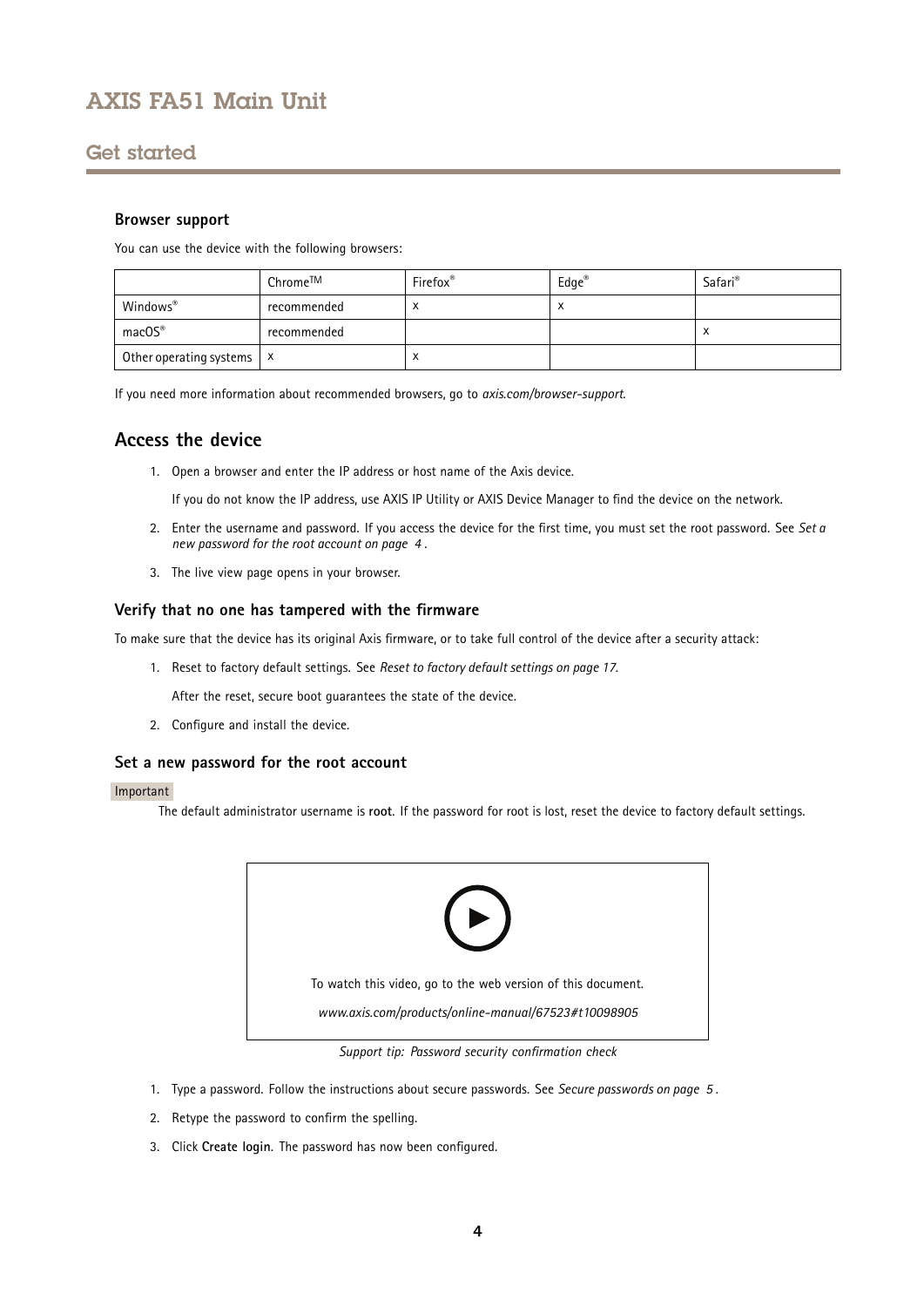## <span id="page-4-0"></span>Get started

### **Secure passwords**

#### Important

Axis devices send the initially set password in clear text over the network. To protect your device after the first login, set up <sup>a</sup> secure and encrypted HTTPS connection and then change the password.

The device password is the primary protection for your data and services. Axis devices do not impose <sup>a</sup> password policy as they may be used in various types of installations.

To protect your data we strongly recommend that you:

- Use <sup>a</sup> password with at least 8 characters, preferably created by <sup>a</sup> password generator.
- Don't expose the password.
- Change the password at <sup>a</sup> recurring interval, at least once <sup>a</sup> year.

## **Webpage overview**



- *1 Live view control bar*
- *2 Live view*
- *3 Product name*
- *<sup>4</sup> User information, color themes, and help*
- *5 Video control bar*
- *6 Settings toggle*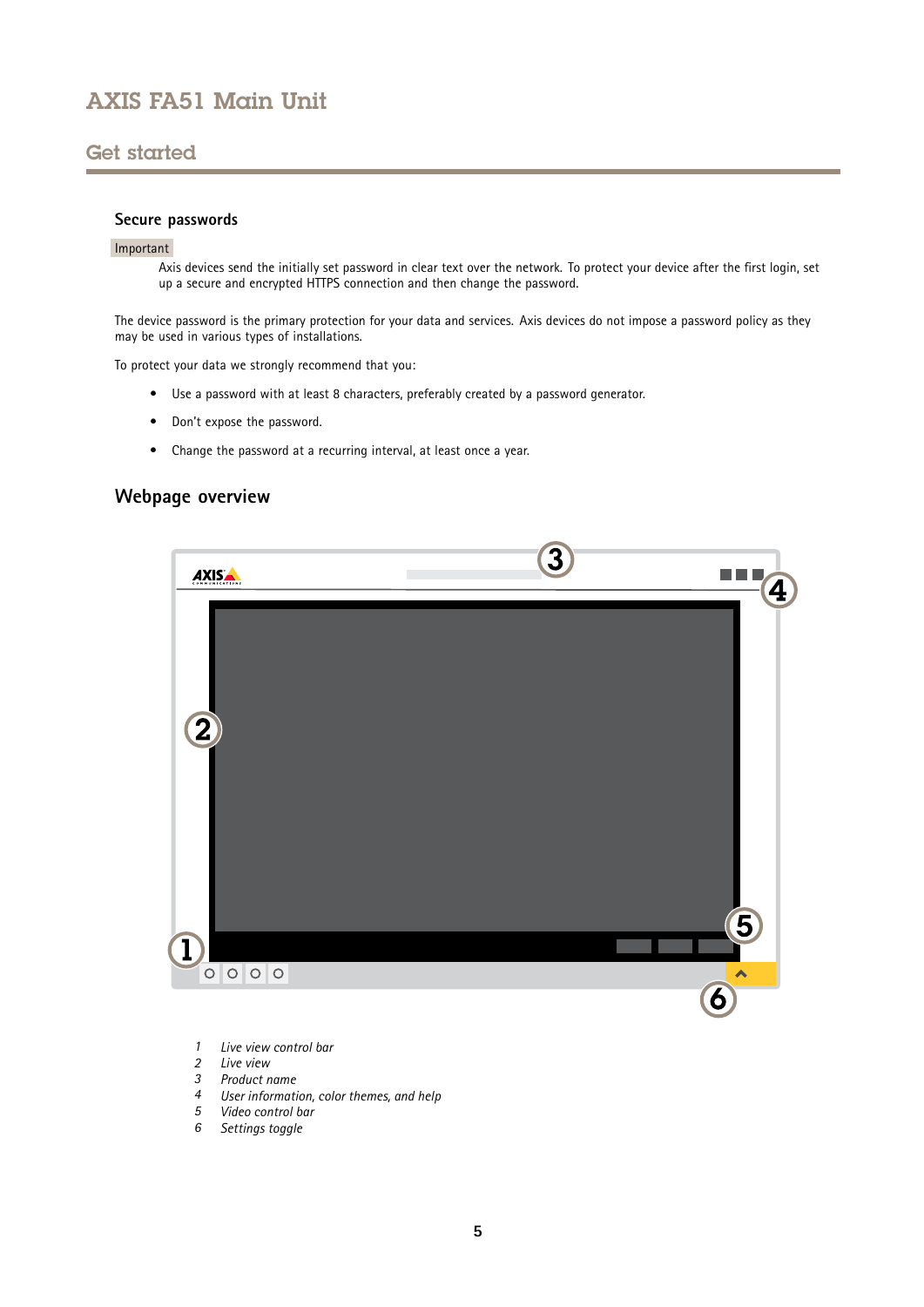# Get started



*7 Settings tabs*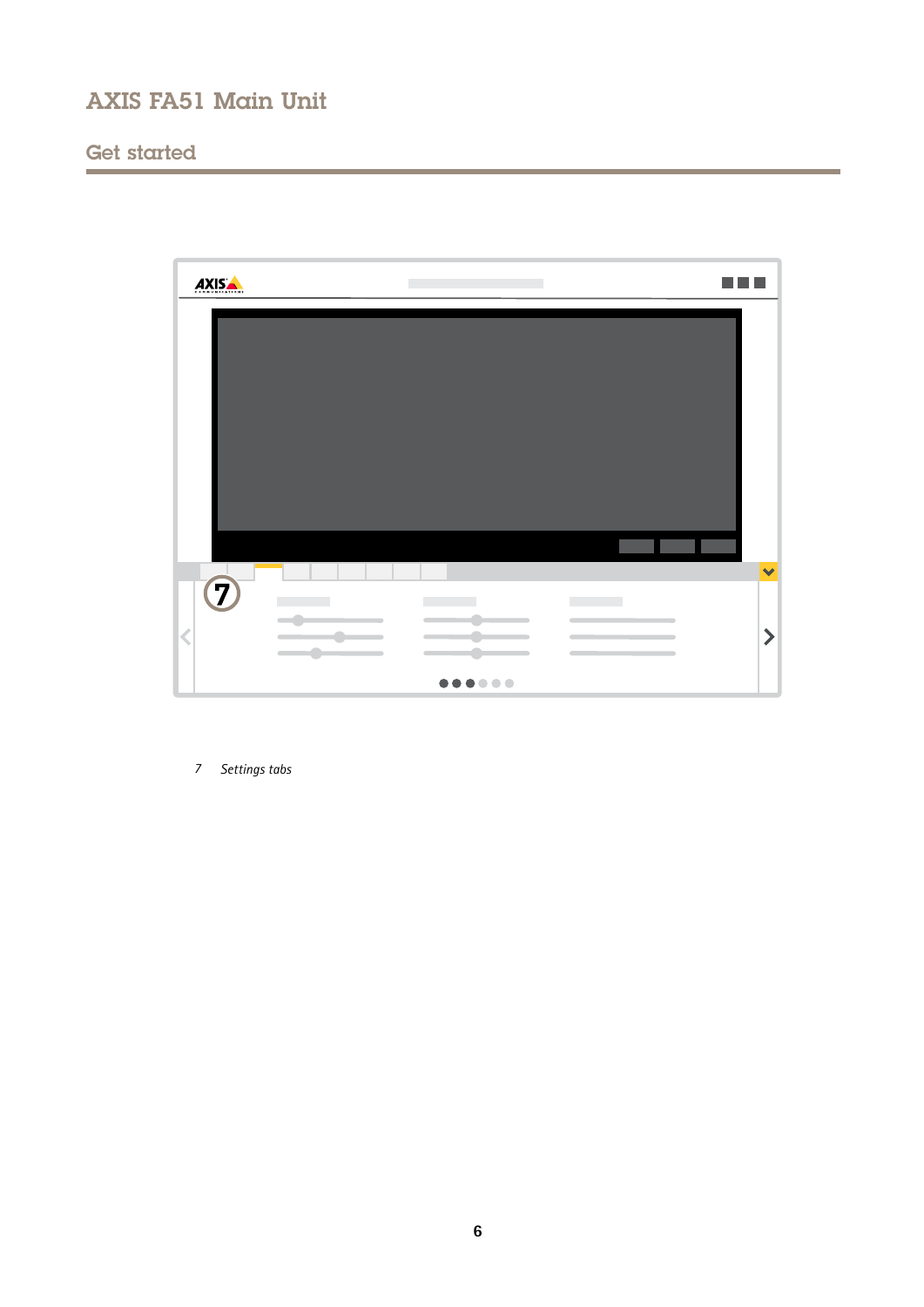## <span id="page-6-0"></span>Additional settings

## Additional settings

## **Adjust the image**

This section includes instructions about how to configure your device. If you want to learn more about how certain features function, go to *[Learn](#page-13-0) more on page [14](#page-13-0)*.

#### **Level the camera**

To adjust the view in relation to <sup>a</sup> reference area or an object, use the leveling guide in combination with <sup>a</sup> mechanical adjustment of the camera.

- 1. Go to **Settings <sup>&</sup>gt; System <sup>&</sup>gt; Orientation** and click .
- 2. Adjust the camera mechanically until the position of the reference area or the object is aligned with the leveling guide.

#### **Select exposure mode**

There are different exposure mode options in the camera that adjusts aperture, shutter speed, and gain to improve image quality for specific surveillance scenes. Go to **Settings <sup>&</sup>gt; Image <sup>&</sup>gt; Exposure** and select between the following exposure modes:

- For most use cases, select **Automatic** exposure.
- For environments with certain artificial lighting, for example fluorescent lighting, select **Flicker-free**.

Select the same frequency as the power line frequency.

• For environments with certain artificial light and bright light, for example outdoors with fluorescent lighting at night and sun during daytime, select **Flicker-reduced**.

Select the same frequency as the power line frequency.

• To lock the current exposure settings, select **Hold current**.

#### **Reduce motion blur in low-light conditions**

To reduce motion blur in low-light conditions, adjust one or more of the following settings in **Settings <sup>&</sup>gt; Image <sup>&</sup>gt; Exposure**:

• Move the **Blur-noise trade-off** slider toward **Low motion blur**.

#### Note

When you increase the gain, image noise also increases.

• Set **Max shutter** to <sup>a</sup> shorter time, and **Max gain** to <sup>a</sup> higher value.

If you still have problems with motion blur:

- Increase the light level in the scene.
- Mount the camera so that objects move toward it or away from it rather than sideways.

#### **Handle scenes with strong backlight**

Dynamic range is the difference in light levels in an image. In some cases the difference between the darkest and the brightest areas can be significant. The result is often an image where either the dark or the bright areas are visible. Wide dynamic range (WDR) makes both dark and bright areas of the image visible.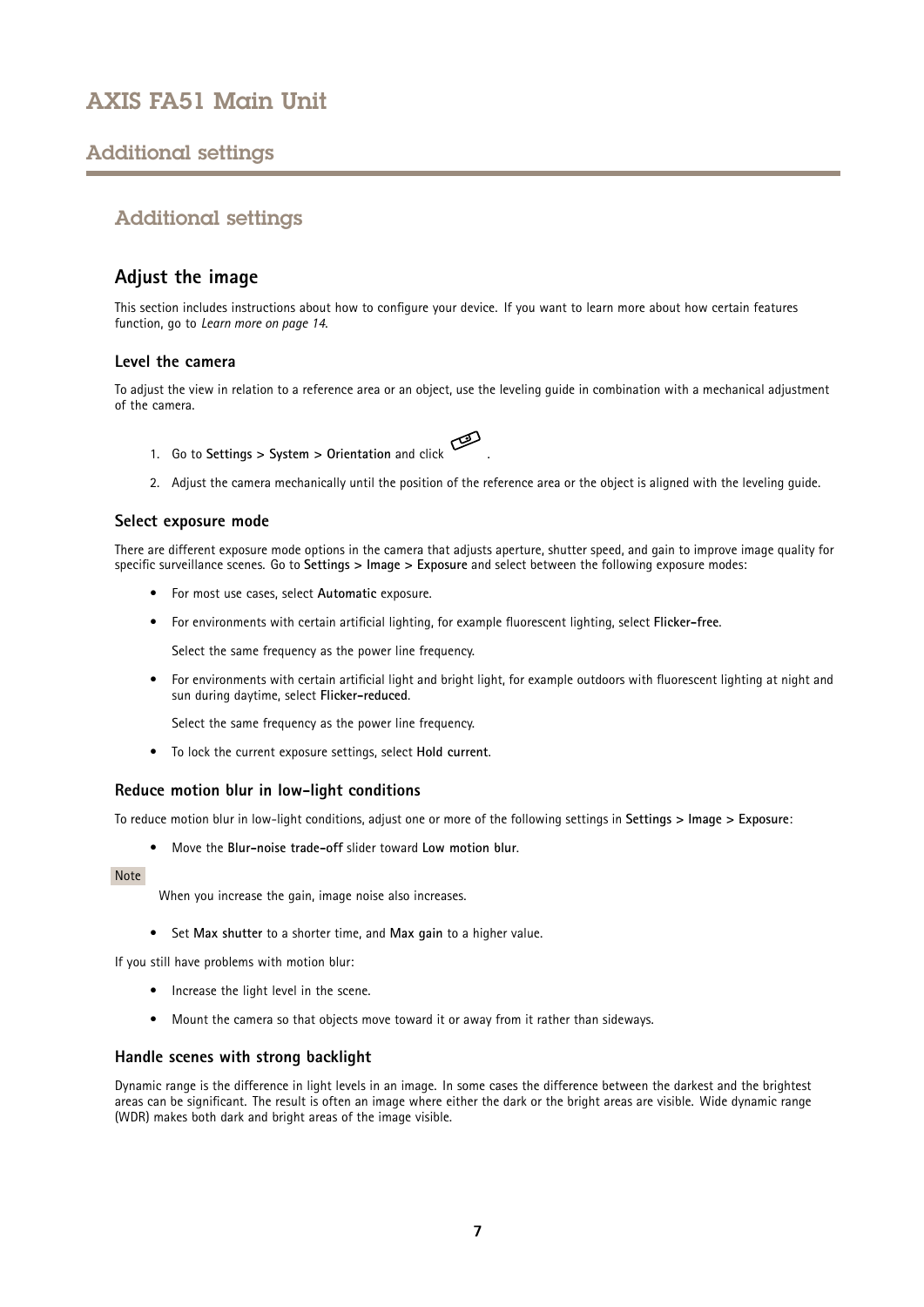## Additional settings



*Image without WDR.*



*Image with WDR.*

### Note

- WDR can cause artifacts in the image.
- WDR may not be available for all capture modes.
- 1. Go to **Settings <sup>&</sup>gt; Image <sup>&</sup>gt; Wide dynamic range**.
- 2. Turn on WDR.
- 3. Use the **Local contrast** slider to adjust the amount of WDR.
- 4. If you still have problems, go to **Exposure** and adjust the **Exposure zone** to cover the area of interest.

Find out more about WDR and how to use it at *[axis.com/web-articles/wdr](https://www.axis.com/sv-se/learning/web-articles/wide-dynamic-range/index)*.

### **Monitor long and narrow areas**

Use corridor format to better utilize the full field of view in <sup>a</sup> long and narrow area, for example <sup>a</sup> staircase, hallway, road, or tunnel.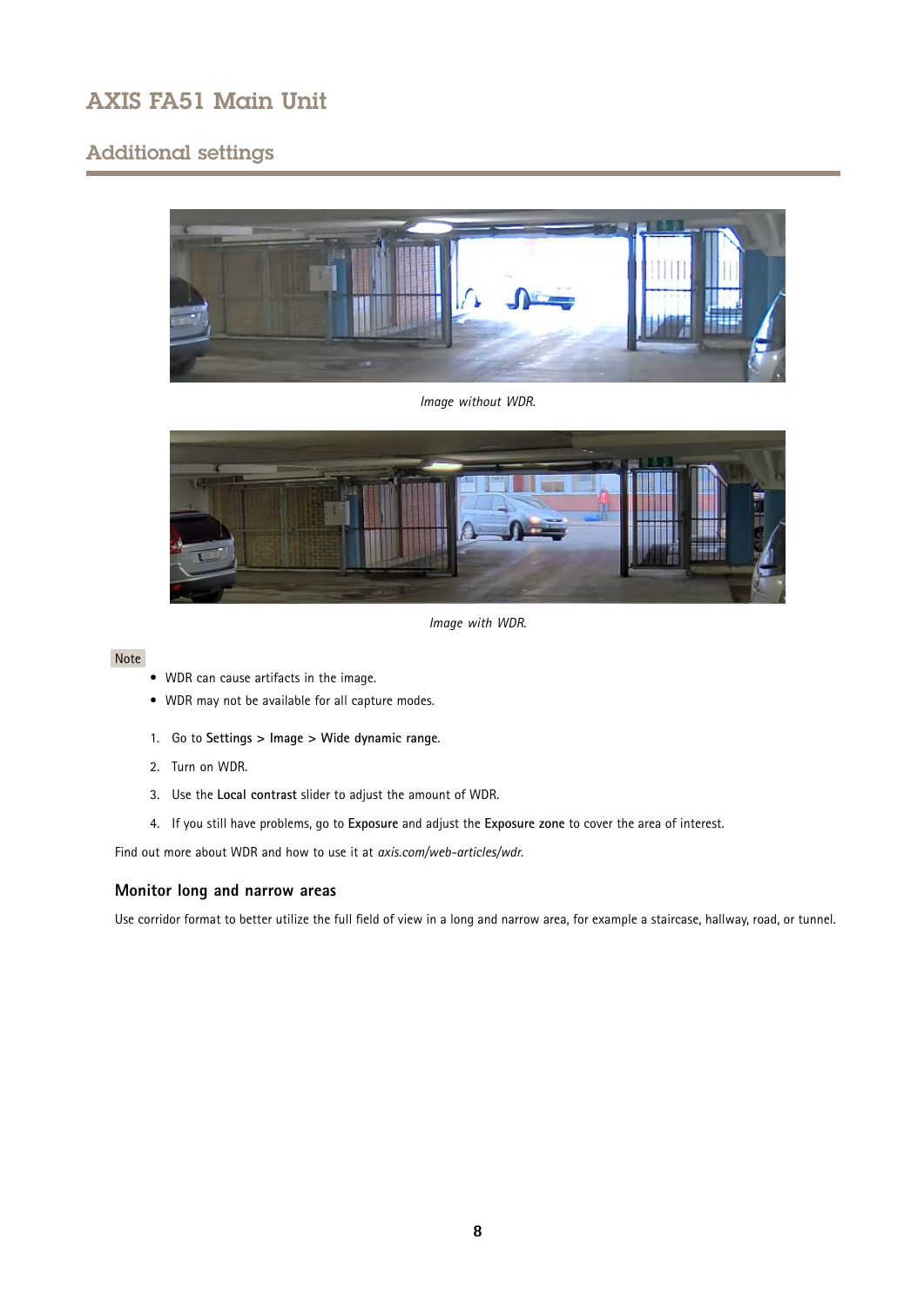## Additional settings



- 1. Depending on your device, turn the camera or the 3-axis lens in the camera 90° or 270°.
- 2. If the device doesn't have automatic rotation of the view, log in to the webpage and go to **Settings** <sup>&</sup>gt; **System** <sup>&</sup>gt; **Orientation**.
- 3. Click  $\boxed{f}$  -
- 4. Rotate the view 90° or 270°.

Find out more at *[axis.com/axis-corridor-format](https://www.axis.com/axis-corridor-format)*.

### **Hide parts of the image with privacy masks**

You can create one or several privacy masks to hide parts of the image.



*How to create <sup>a</sup> privacy mask*

- 1. Go to **Settings <sup>&</sup>gt; Privacy mask**.
- 2. Click **New**.
- 3. Adjust the size, color, and name of the privacy mask according to your needs.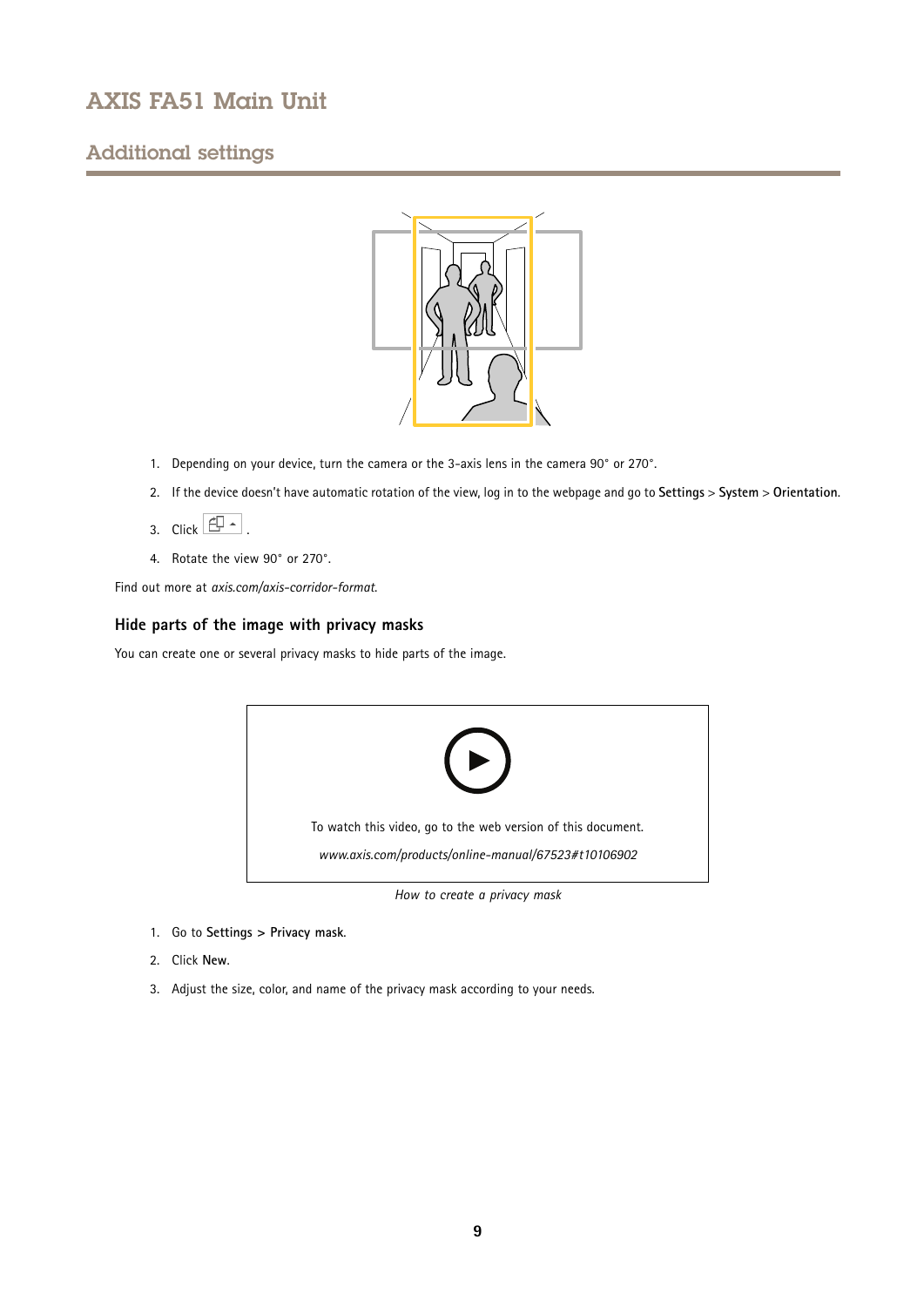## <span id="page-9-0"></span>Additional settings



*How to change the appearance of the mask*

### **Show an image overlay**

You can add an image as an overlay in the video stream.

- 1. Go to **Settings <sup>&</sup>gt; Overlay**.
- 2. Click **Image list**.
- 3. Upload an image and click **Done**.
- 4. Click **Create overlay**.
- 5. Select **Image** and click **Create**.
- 6. Select the image from the drop-down list.
- 7. To position the image overlay, choose **Custom** or one of the presets.
- 8. Click **Create**.

### **View and record video**

This section includes instructions about how to configure your device. To learn more about how streaming and storage works, go to *[Streaming](#page-13-0) and storage on page [14](#page-13-0)*.

#### **Reduce bandwidth and storage**

#### Important

- If you reduce the bandwidth it can result in loss of details in the picture.
- 1. Go to live view and select **H.264**.
- 2. Go to **Settings <sup>&</sup>gt; Stream**.
- 3. Do one or more of the following:
	- Turn on dynamic GOP and set <sup>a</sup> high GOP length value.
	- Increase the compression.
	- Turn on dynamic FPS.

#### **View a live video stream on a monitor**

Your camera can transmit a live video stream to an HDMI monitor even without a network connection. The monitor can be used for surveillance purposes or for public viewing, e.g. in <sup>a</sup> store.

1. Connect an external monitor using the HDMI connector.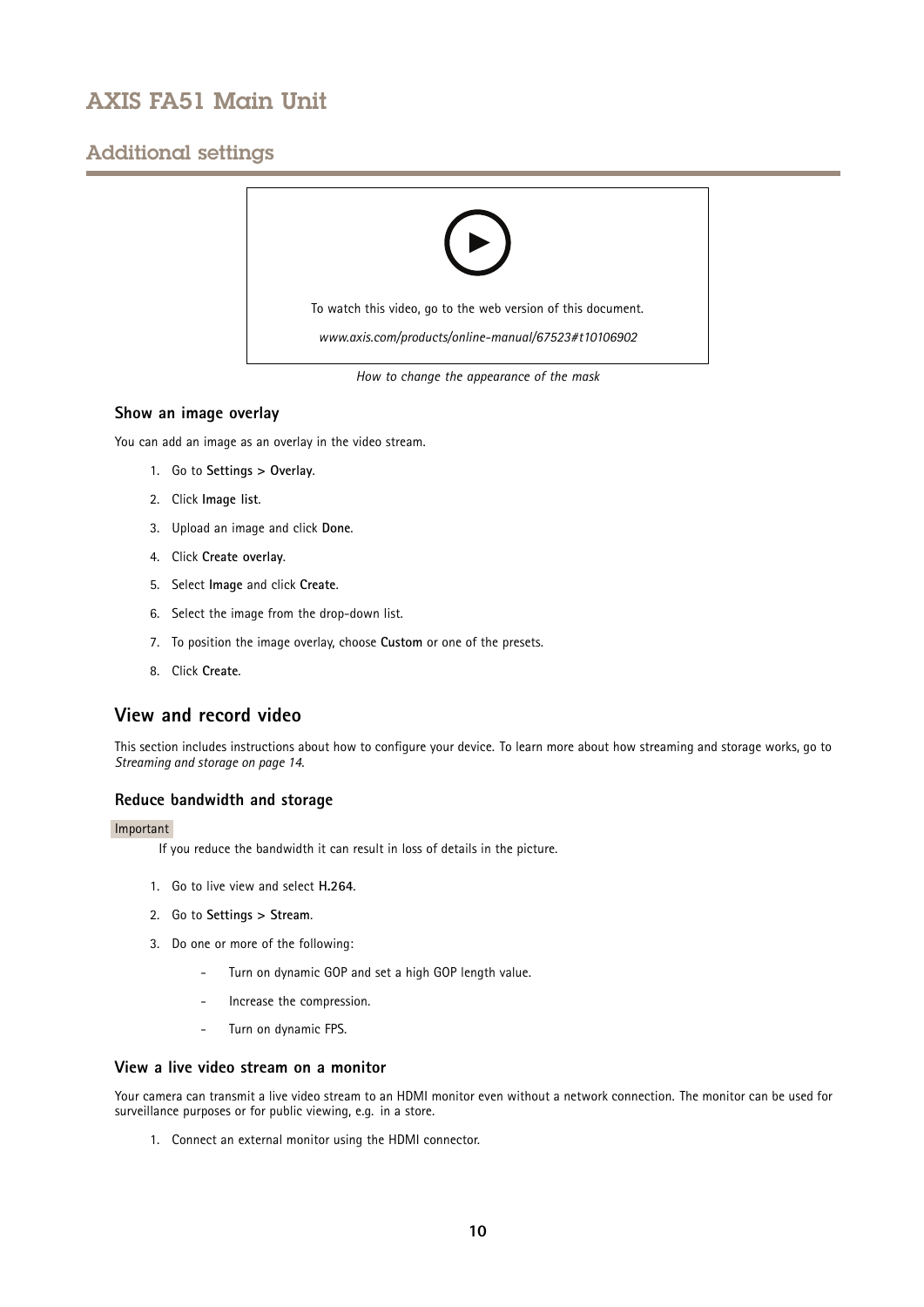## <span id="page-10-0"></span>Additional settings

2. Change the HDMI settings under **Settings <sup>&</sup>gt; System <sup>&</sup>gt; HDMI**.

#### **Set up network storage**

To store recordings on the network, you need to set up your network storage.

- 1. Go to **Settings <sup>&</sup>gt; System** <sup>&</sup>gt; **Storage**.
- 2. Click **Setup** under **Network storage**.
- 3. Enter the IP address of the host server.
- 4. Enter the name of the shared location on the host server.
- 5. Move the switch if the share requires <sup>a</sup> login, and enter username and password.
- 6. Click **Connect**.

#### **Record and watch video**

To record video you must first set up network storage, see *Set up network storage on page 11*, or have an SD card installed.

#### **Record video**

- 1. Go to the live view.
- 2. To start <sup>a</sup> recording, click **Record**. Click again to stop the recording.

#### **Watch video**

- 1. Click **Storage <sup>&</sup>gt; Go to recordings**.
- 2. Select your recording in the list and it will play automatically.

## **Set up rules and alerts**

You can create rules to make your device perform an action when certain events occur. A rule consists of conditions and actions. The conditions can be used to trigger the actions. For example, the device can start <sup>a</sup> recording or send an email when it detects motion, or show an overlay text while the device is recording.

#### **Trigger an action**

- 1. Go to **Settings <sup>&</sup>gt; System <sup>&</sup>gt; Events** to set up <sup>a</sup> rule. The rule defines when the device will perform certain actions. Rules can be setup as scheduled, recurring, or for example, triggered by motion detection.
- 2. Select the **Condition** that must be met to trigger the action. If you specify more than one condition for the rule, all of the conditions must be met to trigger the action.
- 3. Select which **Action** the device should perform when the conditions are met.

#### Note

If you make changes to an active rule, you have to restart the rule for the changes to take effect.

### **Record video when the camera detects motion**

This example explains how to set up the camera to start recording to the SD card five seconds before it detects motion and to stop one minute after.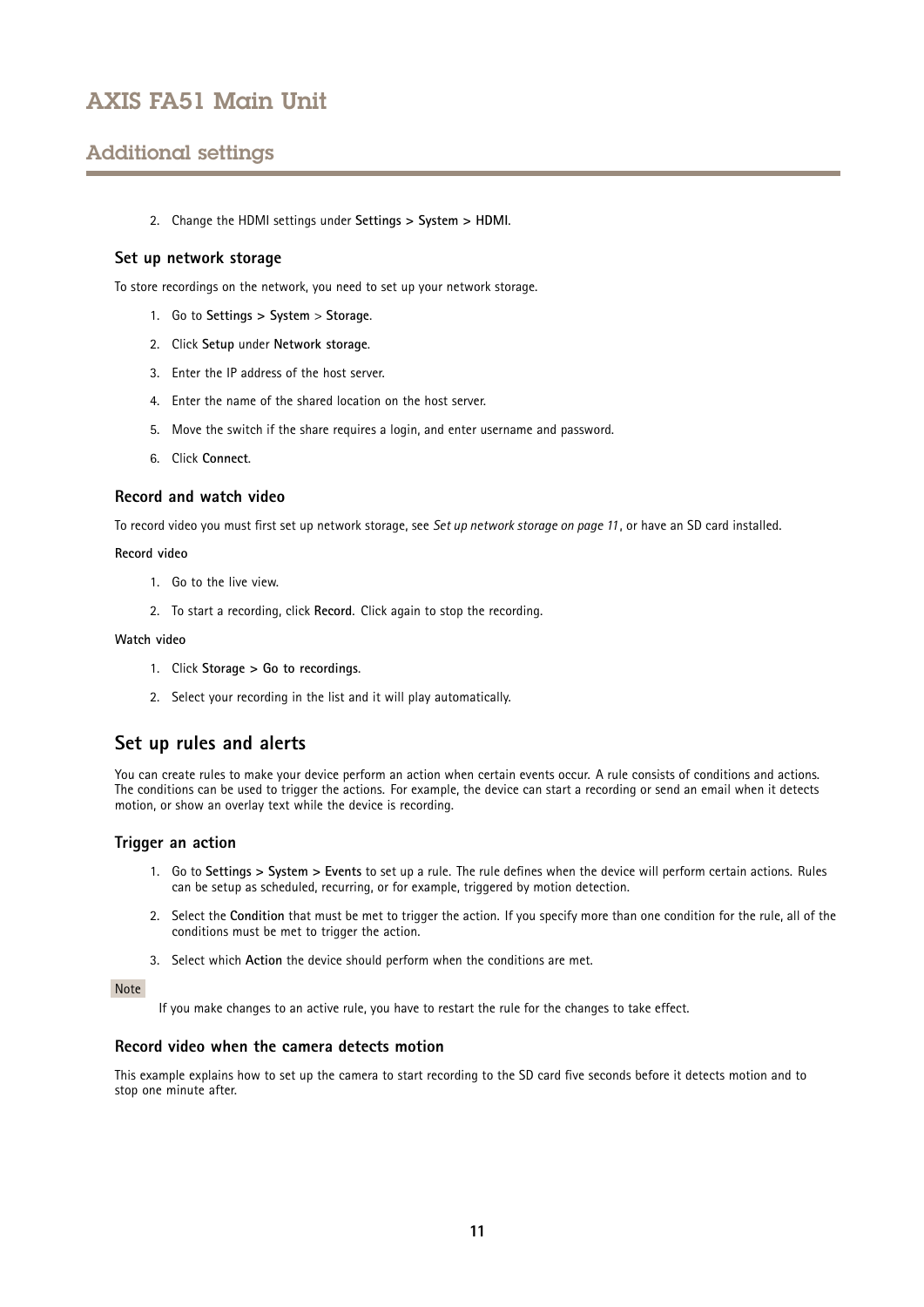## Additional settings



*How to record a video stream when the camera detects motion*

Make sure that AXIS Video Motion Detection is running:

- 1. Go to **Settings <sup>&</sup>gt; Apps** <sup>&</sup>gt; **AXIS Video Motion Detection**.
- 2. Start the application if it is not already running.
- 3. Make sure you have set up the application according to your needs. If you need help, see the *user manual for AXIS Video Motion [Detection](https://www.axis.com/products/online-manual/44110) 4*.

Create <sup>a</sup> rule:

- 1. Go to **Settings <sup>&</sup>gt; System <sup>&</sup>gt; Events** and add <sup>a</sup> rule.
- 2. Type <sup>a</sup> name for the rule.
- 3. In the list of conditions, under **Application**, select **AXIS Video Motion Detection (VMD)**.
- 4. In the list of actions, under **Recordings**, select **Record video while the rule is active**.
- 5. Select an existing stream profile or create <sup>a</sup> new one.
- 6. Set the prebuffer time to 5 seconds.
- 7. Set the postbuffer time to 60 seconds.
- 8. In the list of storage options, select **SD card**.
- 9. Click **Save**.

### **Show <sup>a</sup> text overlay in the video stream when the device detects motion**

This example explains how to display the text "Motion detected" when the device detects motion.



*How to show text overlay when the camera detects motion*

Make sure that AXIS Video Motion Detection is running: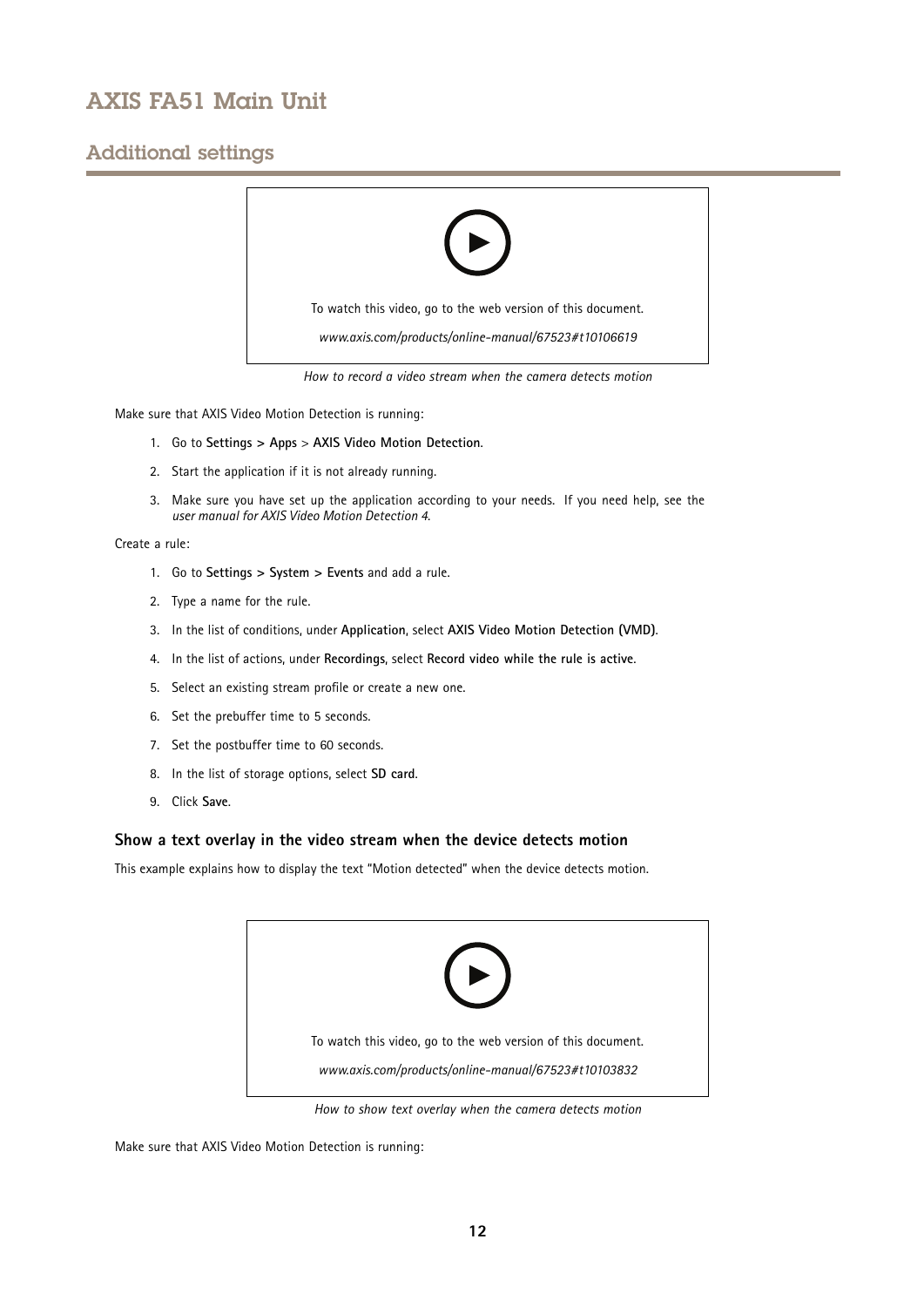## Additional settings

- 1. Go to **Settings <sup>&</sup>gt; Apps** <sup>&</sup>gt; **AXIS Video Motion Detection**.
- 2. Start the application if it is not already running.
- 3. Make sure you have set up the application according to your needs.

Add the overlay text:

- 4. Go to **Settings <sup>&</sup>gt; Overlay**.
- 5. Select **Create overlay** and select **Text** overlay.
- 6. Enter #D in the text field.
- 7. Choose text size and appearance.
- 8. To position the text overlay, choose **Custom** or one of the presets.

#### Create <sup>a</sup> rule:

- 9. Go to **System <sup>&</sup>gt; Events <sup>&</sup>gt; Rules** and add <sup>a</sup> rule.
- 10. Type <sup>a</sup> name for the rule.
- 11. In the list of conditions, select AXIS Video Motion Detection.
- 12. In the list of actions, select **Use overlay text**.
- 13. Select <sup>a</sup> view area.
- 14. Type "Motion detected".
- 15. Set the duration.
- 16. Click **Save**.

#### Note

If you update the overlay text it will be automatically updated on all video streams dynamically.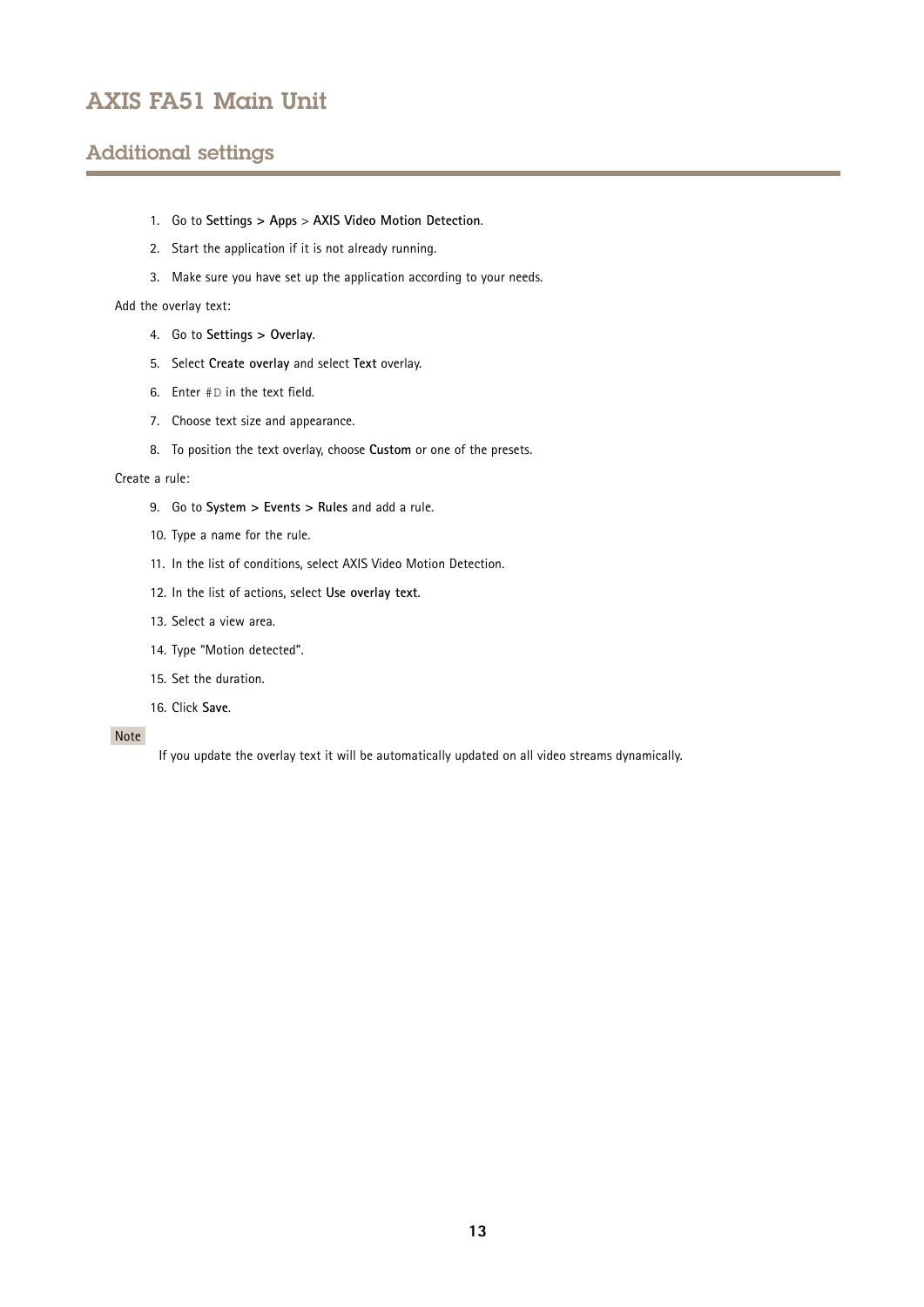## <span id="page-13-0"></span>Learn more

## Learn more

## **Privacy masks**

A privacy mask is <sup>a</sup> user-defined area that covers <sup>a</sup> part of the monitored area. In the video stream, privacy masks appear either as blocks of solid color or with <sup>a</sup> mosaic pattern.

You'll see the privacy mask on all snapshots, recorded video, and live streams.

You can use the VAPIX<sup>®</sup> application programming interface (API) to turn off the privacy masks.

#### Important

If you use multiple privacy masks it may affect the product's performance.

## **Overlays**

Overlays are superimposed over the video stream. They are used to provide extra information during recordings, such as <sup>a</sup> timestamp, or during product installation and configuration. You can add either text or an image.

## **Streaming and storage**

#### **Video compression formats**

Decide which compression method to use based on your viewing requirements, and on the properties of your network. The available options are:

#### **H.264 or MPEG-4 Part 10/AVC**

Note

H.264 is <sup>a</sup> licensed technology. The Axis product includes one H.264 viewing client license. To install additional unlicensed copies of the client is prohibited. To purchase additional licenses, contact your Axis reseller.

H.264 can, without compromising image quality, reduce the size of <sup>a</sup> digital video file by more than 80% compared to the Motion JPEG format and by as much as 50% compared to the MPEG-4 standard. This means that less network bandwidth and storage space are required for <sup>a</sup> video file. Or seen another way, higher video quality can be achieved for <sup>a</sup> given bitrate.

### **How do Image, Stream, and Stream profile settings relate to each other?**

The **Image** tab contains camera settings that affect all video streams from the product. If you change something in this tab, it immediately affects all video streams and recordings.

The **Stream** tab contains settings for video streams. You get these settings if you request <sup>a</sup> video stream from the product and don't specify for example resolution, or frame rate. When you change the settings in the **Stream** tab, it doesn't affect ongoing streams, but it will take effect when you start <sup>a</sup> new stream.

The **Stream profiles** settings override the settings from the **Stream** tab. If you request <sup>a</sup> stream with <sup>a</sup> specific stream profile, the stream contains the settings of that profile. If you request <sup>a</sup> stream without specifying <sup>a</sup> stream profile, or request <sup>a</sup> stream profile that doesn't exist in the product, the stream contains the settings from the **Stream** tab.

### **Bitrate control**

With bitrate control, you can manage the bandwidth consumption of your video stream.

#### **Variable bitrate (VBR)**

With variable bitrate, the bandwidth consumption varies based on the level of activity in the scene. The more activity in the scene, the more bandwidth you need. You are guaranteed constant image quality but it requires storage margins.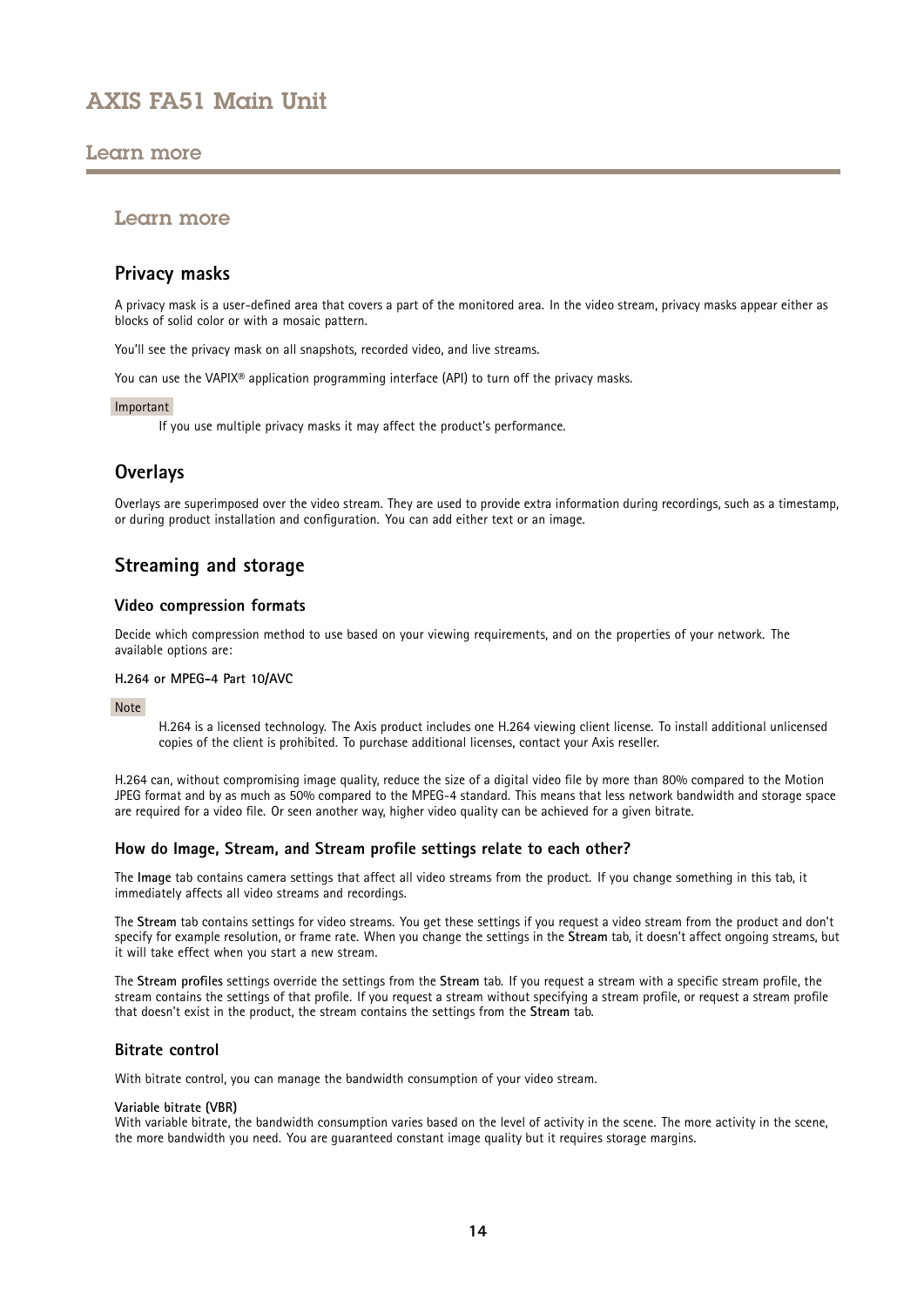## <span id="page-14-0"></span>Learn more



#### **Maximum bitrate (MBR)**

With maximum bitrate, you can set <sup>a</sup> target bitrate to handle bitrate limitations in your system. You may see <sup>a</sup> decline in image quality or frame rate when the instantaneous bitrate is kept below the specified target bitrate. You can choose to either prioritize image quality or frame rate. We recommend that you configure the target bitrate to <sup>a</sup> higher value than the expected bitrate. This gives you <sup>a</sup> margin for additional complexity that needs to be captured.



*1 Target bitrate*

## **Applications**

AXIS Camera Application Platform (ACAP) is an open platform that enables third parties to develop analytics and other applications for Axis products. To find out more about available applications, downloads, trials and licenses, go to *[axis.com/applications](https://www.axis.com/applications)*.

To find the user manuals for Axis applications, go to *[axis.com](https://www.axis.com)*.



*How to download and install an application*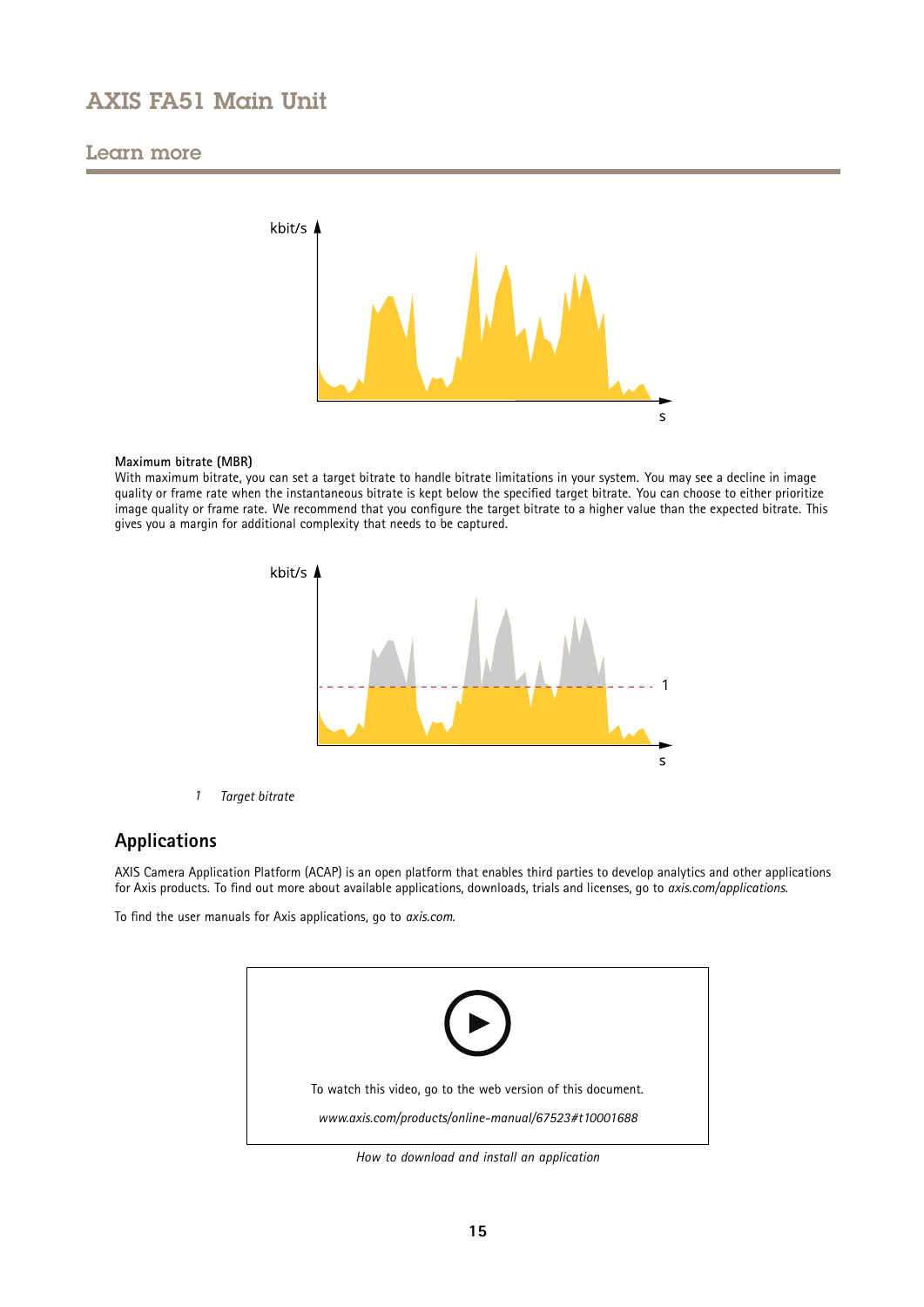## Learn more



*How to activate an application licence code on <sup>a</sup> device*

### **AXIS Face Detector**

AXIS Face Detector is an application that detects faces in <sup>a</sup> predefined area of the live video. The detected faces are marked within boxes.



To find out more about the application, see *[axis.com/products/axis-face-detector](https://www.axis.com/products/axis-face-detector)*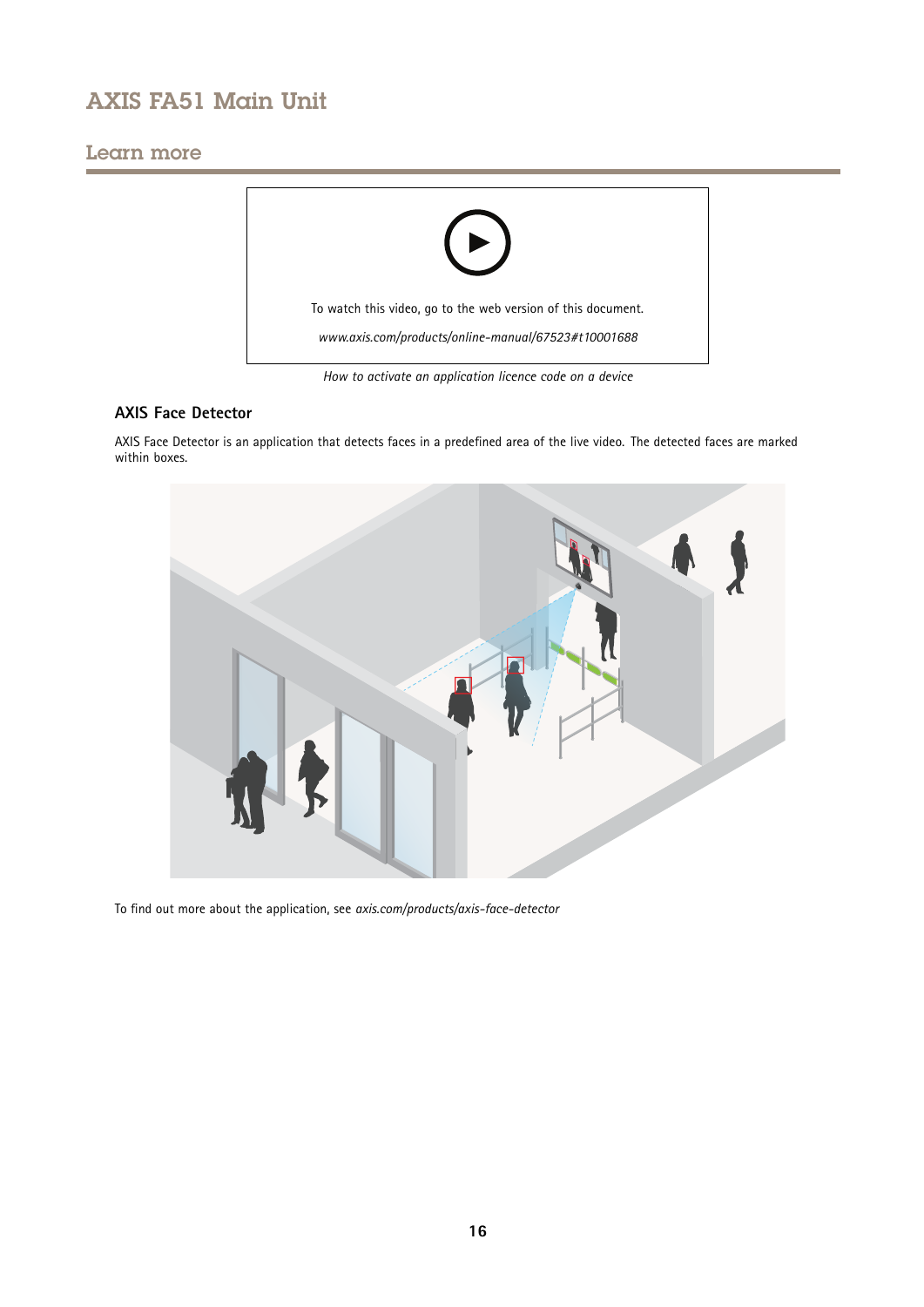## <span id="page-16-0"></span>Troubleshooting

## Troubleshooting

## **Reset to factory default settings**

#### Important

Reset to factory default should be used with caution. A reset to factory default resets all settings, including the IP address, to the factory default values.

To reset the product to the factory default settings:

It is also possible to reset parameters to factory default through the web interface. Go to **Settings <sup>&</sup>gt; System <sup>&</sup>gt; Maintenance** and click **Default**.

## **Firmware options**

Axis offers product firmware management according to either the active track or the long-term support (LTS) tracks. Being on the active track means continuously getting access to all the latest product features, while the LTS tracks provide a fixed platform with periodic releases focused mainly on bug fixes and security updates.

Using firmware from the active track is recommended if you want to access the newest features, or if you use Axis end-to-end system offerings. The LTS tracks are recommended if you use third-party integrations, which are not continuously validated against the latest active track. With LTS, the products can maintain cybersecurity without introducing any significant functional changes or affecting any existing integrations. For more detailed information about Axis product firmware strategy, go to *[axis.com/support/firmware](https://www.axis.com/support/firmware)*.

## **Check the current firmware**

Firmware is the software that determines the functionality of network devices. One of your first actions when troubleshooting <sup>a</sup> problem should be to check the current firmware version. The latest version may contain <sup>a</sup> correction that fixes your particular problem.

To check the current firmware:

- 1. Go to the product's webpage.
- 2. Click on the help menu
- 3. Click **About**.

## **Upgrade the firmware**

#### Important

Preconfigured and customized settings are saved when the firmware is upgraded (provided that the features are available in the new firmware) although this is not guaranteed by Axis Communications AB.

#### Important

Make sure the product remains connected to the power source throughout the upgrade process.

#### Note

When you upgrade the product with the latest firmware in the active track, the product receives the latest functionality available. Always read the upgrade instructions and release notes available with each new release before upgrading the firmware. To find the latest firmware and the release notes, go to *[axis.com/support/firmware](https://www.axis.com/support/firmware)*.

AXIS Device Manager can be used for multiple upgrades. Find out more at *[axis.com/products/axis-device-manager](https://www.axis.com/products/axis-device-manager)*.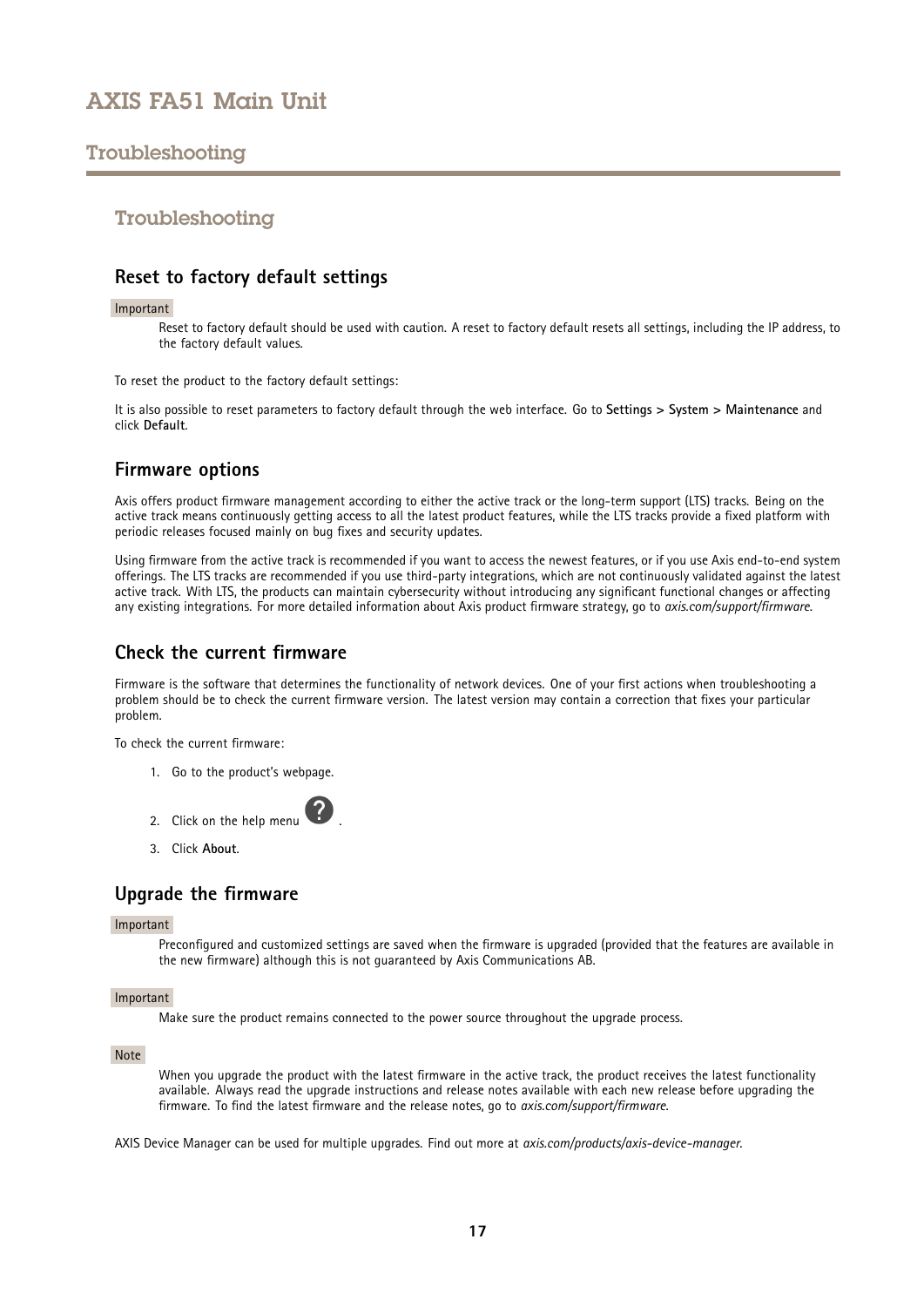## <span id="page-17-0"></span>Troubleshooting



- 1. Download the firmware file to your computer, available free of charge at *[axis.com/support/firmware](https://www.axis.com/support/firmware)*.
- 2. Log in to the product as an administrator.
- 3. Go to **Settings <sup>&</sup>gt; System <sup>&</sup>gt; Maintenance**. Follow the instructions on the page. When the upgrade has finished, the product restarts automatically.

## **Technical issues, clues and solutions**

If you can't find what you're looking for here, try the troubleshooting section at *[axis.com/support](https://www.axis.com/support)*.

**Problems upgrading the firmware**

Firmware upgrade failure If the firmware upgrade fails, the device reloads the previous firmware. The most common reason is that the wrong firmware file has been uploaded. Check that the name of the firmware file corresponds to your device and try again.

#### **Problems setting the IP address**

| The device is located on a<br>different subnet                            | If the IP address intended for the device and the IP address of the computer used to access the<br>device are located on different subnets, you cannot set the IP address. Contact your network<br>administrator to obtain an IP address.                                                                                                                                                                             |  |  |
|---------------------------------------------------------------------------|-----------------------------------------------------------------------------------------------------------------------------------------------------------------------------------------------------------------------------------------------------------------------------------------------------------------------------------------------------------------------------------------------------------------------|--|--|
| The IP address is being used<br>by another device                         | Disconnect the Axis device from the network. Run the ping command (in a Command/DOS window,<br>type ping and the IP address of the device):                                                                                                                                                                                                                                                                           |  |  |
|                                                                           | • If you receive: Reply from <ip address="">: bytes=32; time=10<br/>this means that the IP address may already be in use by another device on the network.<br/>Obtain a new IP address from the network administrator and reinstall the device.<br/>If you receive: Request timed out, this means that the IP address is available<br/>for use with the Axis device. Check all cabling and reinstall the device.</ip> |  |  |
| Possible IP address conflict<br>with another device on the<br>same subnet | The static IP address in the Axis device is used before the DHCP server sets a dynamic address.<br>This means that if the same default static IP address is also used by another device, there may<br>be problems accessing the device.                                                                                                                                                                               |  |  |
| The device cannot be accessed from a browser                              |                                                                                                                                                                                                                                                                                                                                                                                                                       |  |  |
| Cannot log in                                                             | When HTTPS is enabled, ensure that the correct protocol (HTTP or HTTPS) is used when attempting<br>to log in. You may need to manually type http or https in the browser's address field.                                                                                                                                                                                                                             |  |  |
|                                                                           | If the password for the user root is lost, the device must be reset to the factory default settings.<br>See Reset to factory default settings on page 17.                                                                                                                                                                                                                                                             |  |  |
| The IP address has been<br>changed by DHCP                                | IP addresses obtained from a DHCP server are dynamic and may change. If the IP address has been<br>changed, use AXIS IP Utility or AXIS Device Manager to locate the device on the network. Identify<br>the device using its model or serial number, or by the DNS name (if the name has been configured).                                                                                                            |  |  |
|                                                                           | If required, a static IP address can be assigned manually. For instructions, go to axis.com/support.                                                                                                                                                                                                                                                                                                                  |  |  |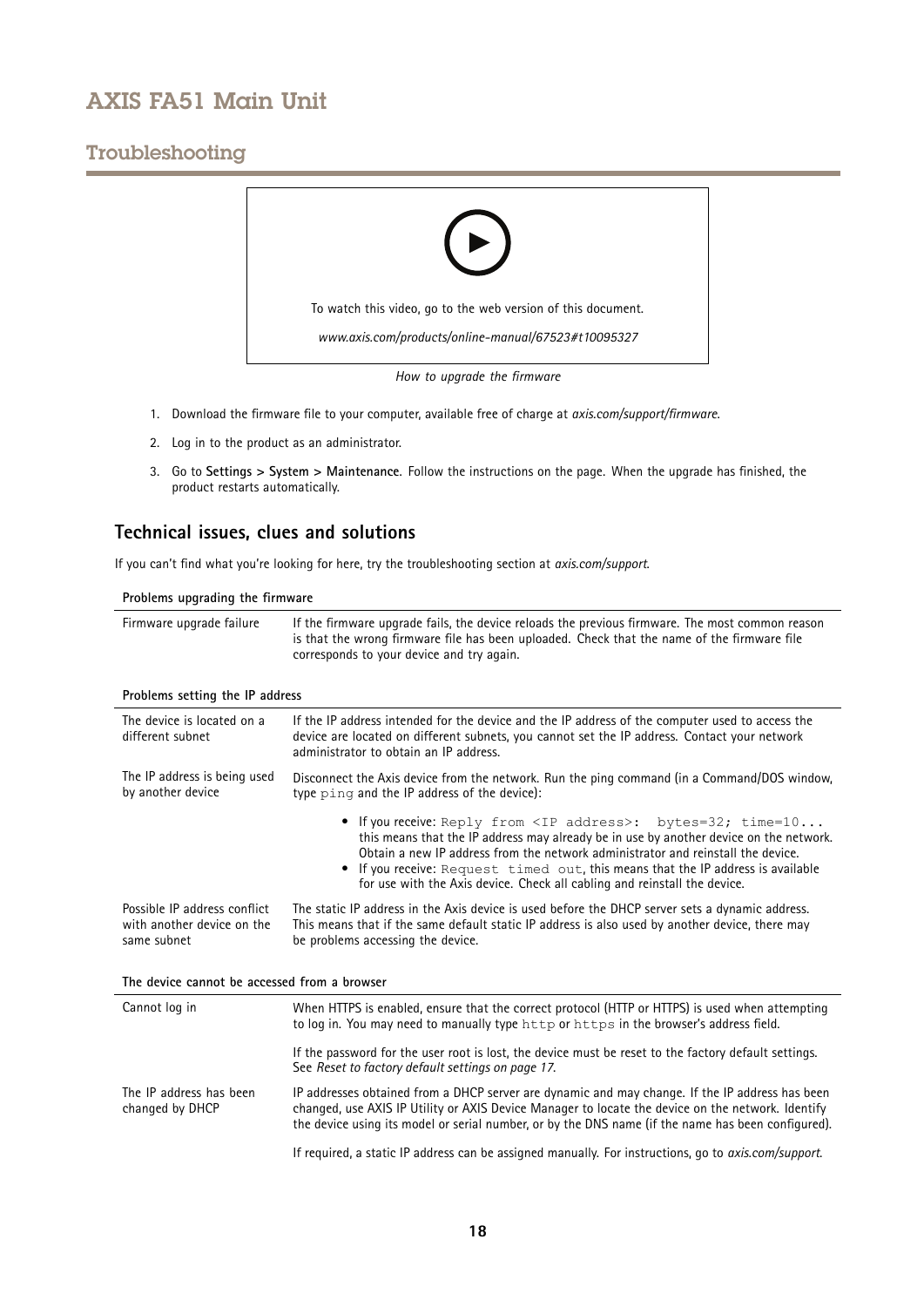## <span id="page-18-0"></span>Troubleshooting

#### **The device is accessible locally but not externally**

To access the device externally, we recommend using one of the following applications for Windows® :

- AXIS Companion: free of charge, ideal for small systems with basic surveillance needs.
- AXIS Camera Station: 30-day trial version free of charge, ideal for small to mid-size systems.

For instructions and download, go to *[axis.com/vms](https://www.axis.com/vms)*.

| Problems with streaming           |                                                                                                                                                                                                                                                                                       |  |  |
|-----------------------------------|---------------------------------------------------------------------------------------------------------------------------------------------------------------------------------------------------------------------------------------------------------------------------------------|--|--|
| Multicast H.264 only              | Check if your router supports multicasting, or if the router settings between the client and the                                                                                                                                                                                      |  |  |
| accessible by local clients       | device need to be configured. The TTL (Time To Live) value may need to be increased.                                                                                                                                                                                                  |  |  |
| No multicast H.264                | Check with your network administrator that the multicast addresses used by the Axis device                                                                                                                                                                                            |  |  |
| displayed in the client           | are valid for your network.                                                                                                                                                                                                                                                           |  |  |
|                                   | Check with your network administrator to see if there is a firewall preventing viewing.                                                                                                                                                                                               |  |  |
| Poor rendering of H.264           | Ensure that your graphics card is using the latest driver. The latest drivers can usually be                                                                                                                                                                                          |  |  |
| images                            | downloaded from the manufacturer's website.                                                                                                                                                                                                                                           |  |  |
| Color saturation is different     | Modify the settings for your graphics adapter. Go to the adapter's documentation for more                                                                                                                                                                                             |  |  |
| in H.264 and Motion JPEG          | information.                                                                                                                                                                                                                                                                          |  |  |
| Lower frame rate than<br>expected | • See Performance considerations on page 19.<br>Reduce the number of applications running on the client computer.<br>• Limit the number of simultaneous viewers.<br>• Check with the network administrator that there is enough bandwidth available.<br>• Lower the image resolution. |  |  |

## **Performance considerations**

When setting up your system, it is important to consider how various settings and situations affect the performance. Some factors affect the amount of bandwidth (the bitrate) required, others can affect the frame rate, and some affect both. If the load on the CPU reaches its maximum, this also affects the frame rate.

The following factors are the most important to consider:

- • High image resolution or lower compression levels result in images containing more data which in turn affects the bandwidth.
- Rotating the image in the GUI will increase the product's CPU load.
- Access by large numbers of Motion JPEG or unicast H.264 clients affects the bandwidth.
- • Simultaneous viewing of different streams (resolution, compression) by different clients affects both frame rate and bandwidth.

Use identical streams wherever possible to maintain <sup>a</sup> high frame rate. Stream profiles can be used to ensure that streams are identical.

- Accessing Motion JPEG and H.264 video streams simultaneously affects both frame rate and bandwidth.
- Heavy usage of event settings affects the product's CPU load which in turn affects the frame rate.
- •Using HTTPS may reduce frame rate, in particular if streaming Motion JPEG.
- Heavy network utilization due to poor infrastructure affects the bandwidth.
- •Viewing on poorly performing client computers lowers perceived performance and affects frame rate.
- • Running multiple AXIS Camera Application Platform (ACAP) applications simultaneously may affect the frame rate and the general performance.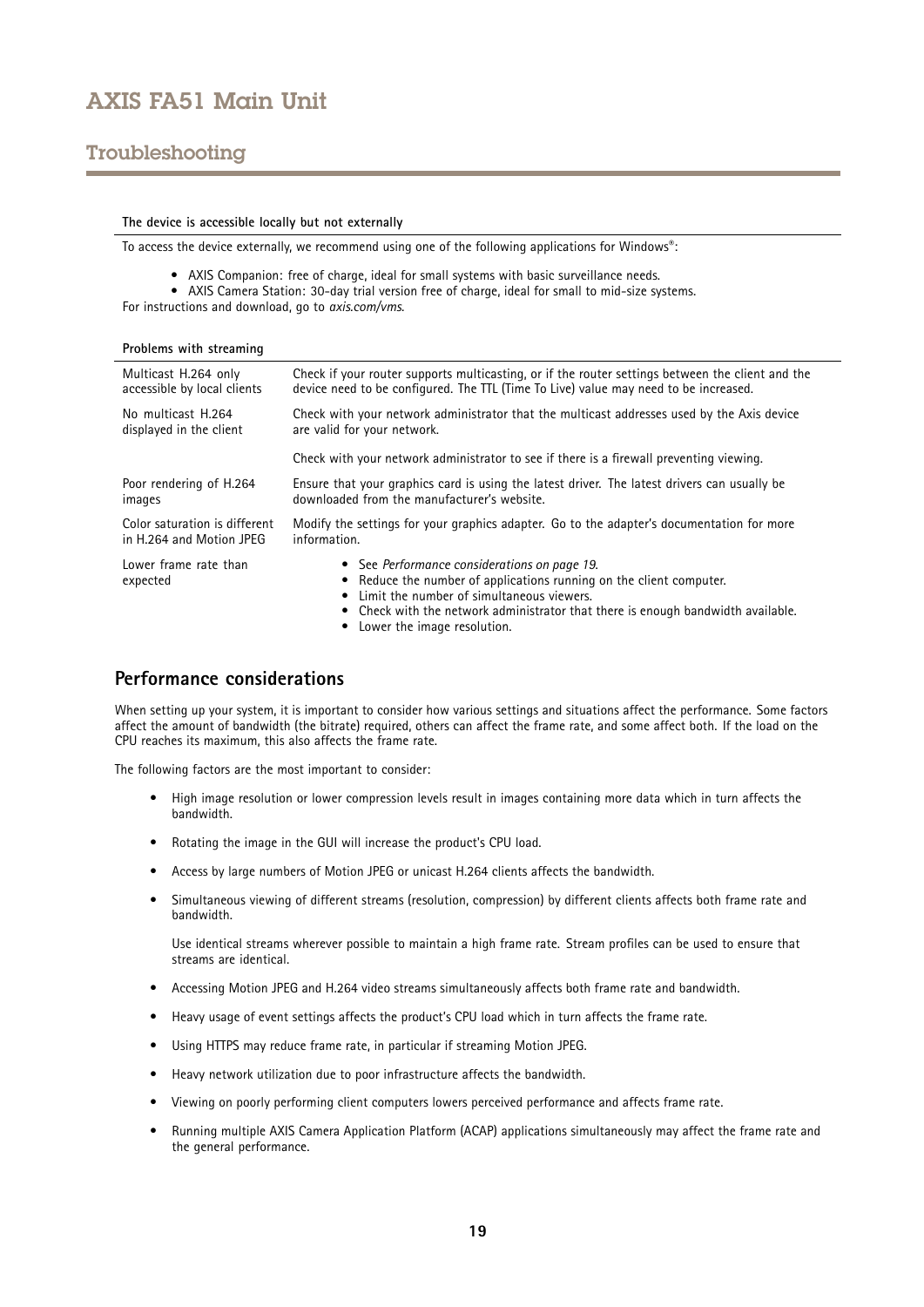## <span id="page-19-0"></span>Troubleshooting

# **Contact support**

Contact support at *[axis.com/support](https://www.axis.com/support)*.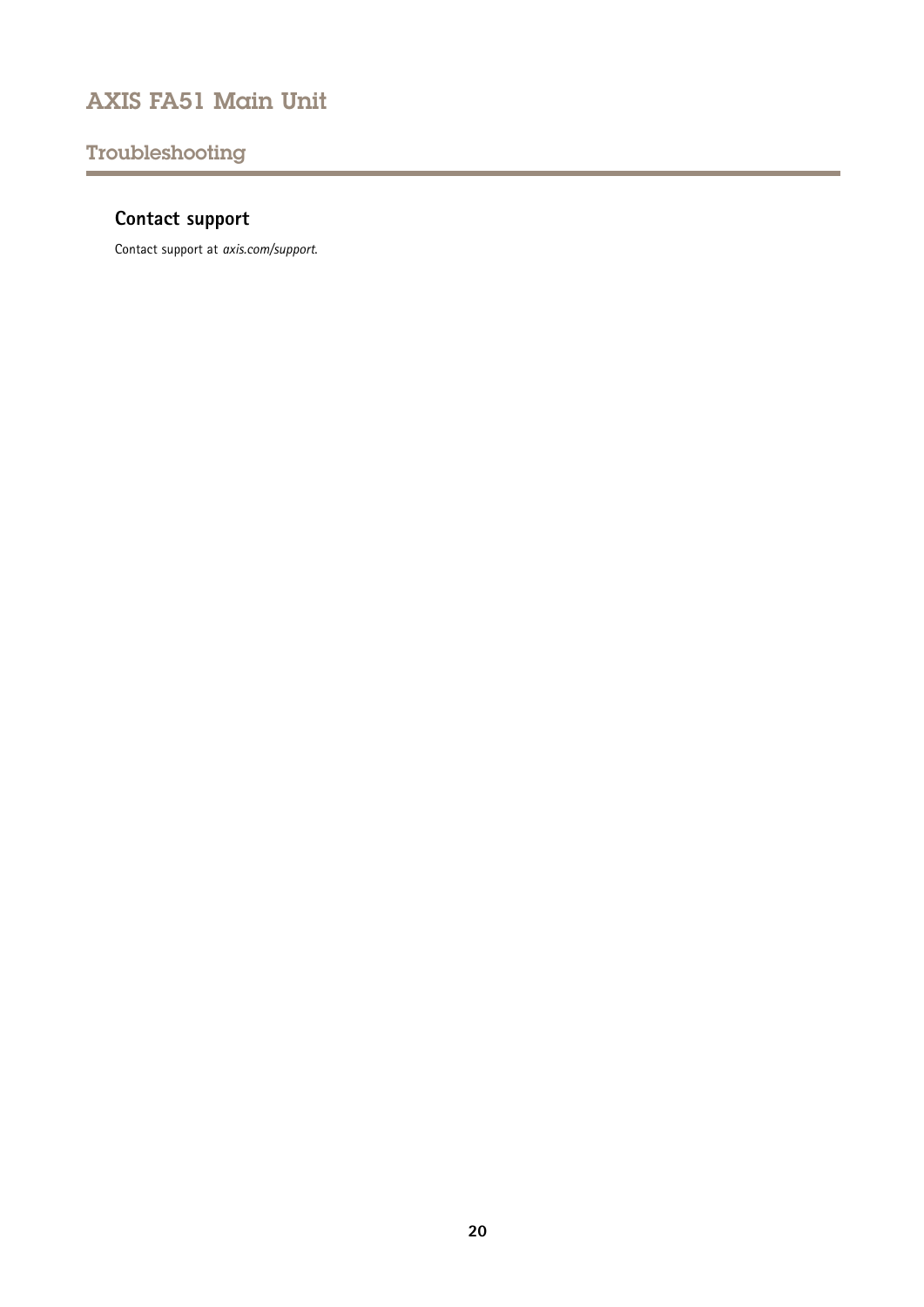## <span id="page-20-0"></span>Specifications

## Specifications

## **Product overview**



- *1 MicroSD card slot*
- *2 I/O connector*
- *3 Network connector (PoE)*
- *4 Control button*
- *5 Status LED indicator*
- *6 RJ12 connector*
- *<sup>7</sup> HDMI type D*

## **LED indicators**

| <b>Status LED</b> | Indication                                                                          |
|-------------------|-------------------------------------------------------------------------------------|
| Unlit             | Connection and normal operation.                                                    |
| Green             | Shows steady green for 10 seconds for normal operation after startup completed.     |
| Amber             | Steady during startup. Flashes during firmware upgrade or reset to factory default. |
| Amber/Red         | Flashes amber/red if network connection is unavailable or lost.                     |

## **SD card slot**

## *NOTICE*

- Risk of damage to SD card. Do not use sharp tools, metal objects, or excessive force when inserting or removing the SD card. Use your fingers to insert and remove the card.
- Risk of data loss and corrupted recordings. Do not remove the SD card while the product is running. Unmount the SD card from the product's webpage before removal.

This product supports microSD/microSDHC/microSDXC cards.

For SD card recommendations, see *[axis.com](https://www.axis.com)*.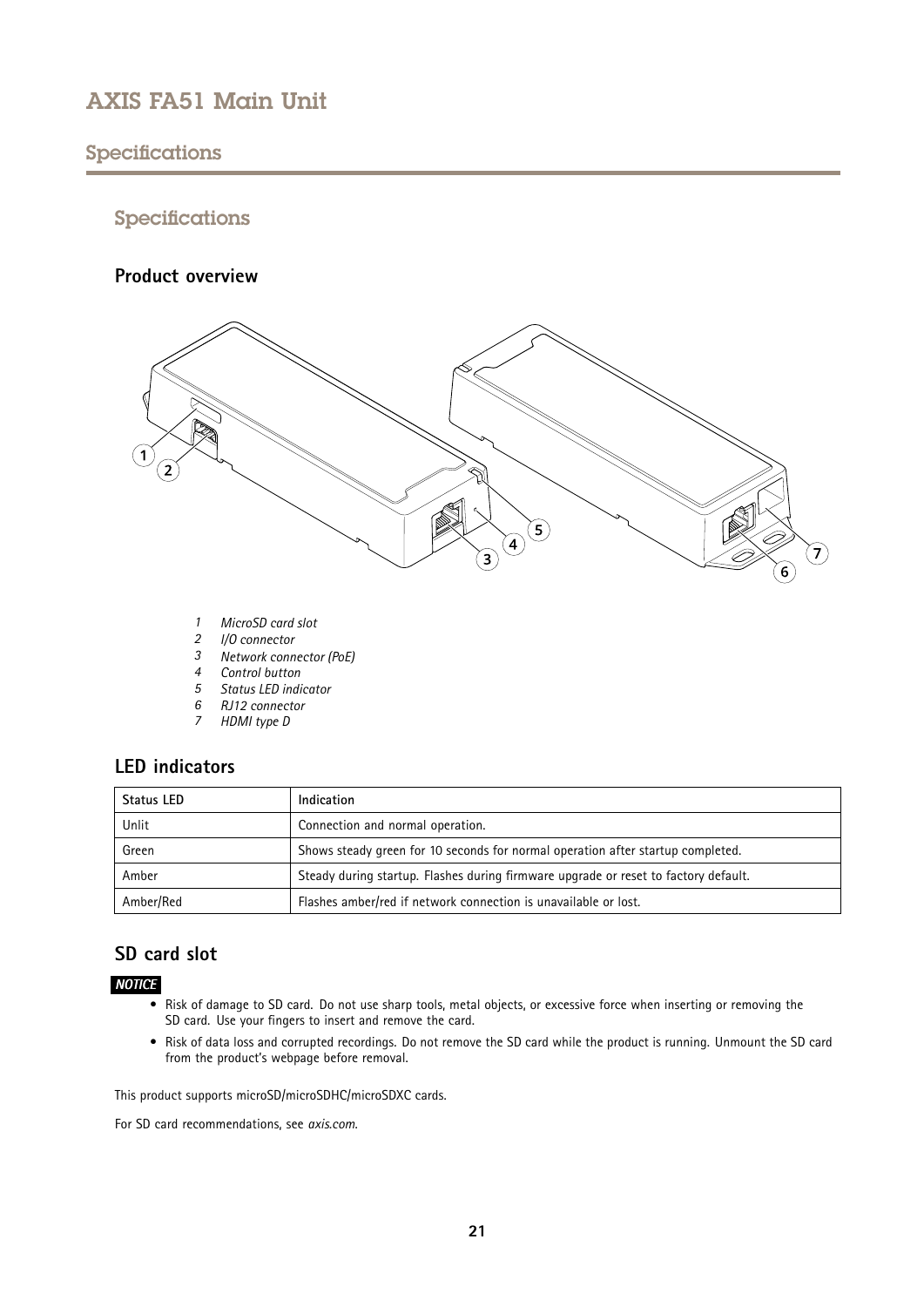## <span id="page-21-0"></span>Specifications

microSD, microSDHC, and microSDXC Logos are trademarks of SD-3C LLC. microSD, microSDHC, microSDXC are trademarks or registered trademarks of SD-3C, LLC in the United States, other countries or both.

## **Buttons**

### **Control button**

The control button is used for:

• Resetting the product to factory default settings. See *Reset to factory default [settings](#page-16-0) on page [17](#page-16-0)*.

## **Connectors**

### **HDMI connector**

Use the microHDMIIM connector to connect a display or public view monitor.

### **Network connector**

RJ45 Ethernet connector with Power over Ethernet (PoE).

### **I/O connector**

Use the I/O connector with external devices in combination with, for example, motion detection, event triggering, and alarm notifications. In addition to the <sup>0</sup> V DC reference point and power (DC output), the I/O connector provides the interface to:

**Digital input -** For connecting devices that can toggle between an open and closed circuit, for example PIR sensors, door/window contacts, and glass break detectors.

**Digital output -** For connecting external devices such as relays and LEDs. Connected devices can be activated by the VAPIX® Application Programming Interface, trough an event or from the product's webpage.

4-pin terminal block



| <b>Function</b>                                                                                              | Pin | <b>Notes</b>                                                                                                                                                                                                                                                | <b>Specifications</b>                             |
|--------------------------------------------------------------------------------------------------------------|-----|-------------------------------------------------------------------------------------------------------------------------------------------------------------------------------------------------------------------------------------------------------------|---------------------------------------------------|
| DC ground                                                                                                    |     |                                                                                                                                                                                                                                                             | 0 V DC                                            |
| 2<br>Can be used to power auxiliary equipment.<br>DC output<br>Note: This pin can only be used as power out. |     |                                                                                                                                                                                                                                                             | 12 V DC<br>Max $load = 50$ mA                     |
| Configurable<br>$3 - 4$<br>(unconnected) to deactivate.<br>(Input or Output)                                 |     | Digital input – Connect to pin 1 to activate, or leave floating                                                                                                                                                                                             | 0 to max $30$ V DC                                |
|                                                                                                              |     | Digital output - Internally connected to pin 1 (DC ground) when<br>active, and floating (unconnected) when inactive. If used with an<br>inductive load, e.g., a relay, connect a diode in parallel with the load,<br>to protect against voltage transients. | 0 to max 30 V DC, open drain,<br>$100 \text{ mA}$ |

**Example**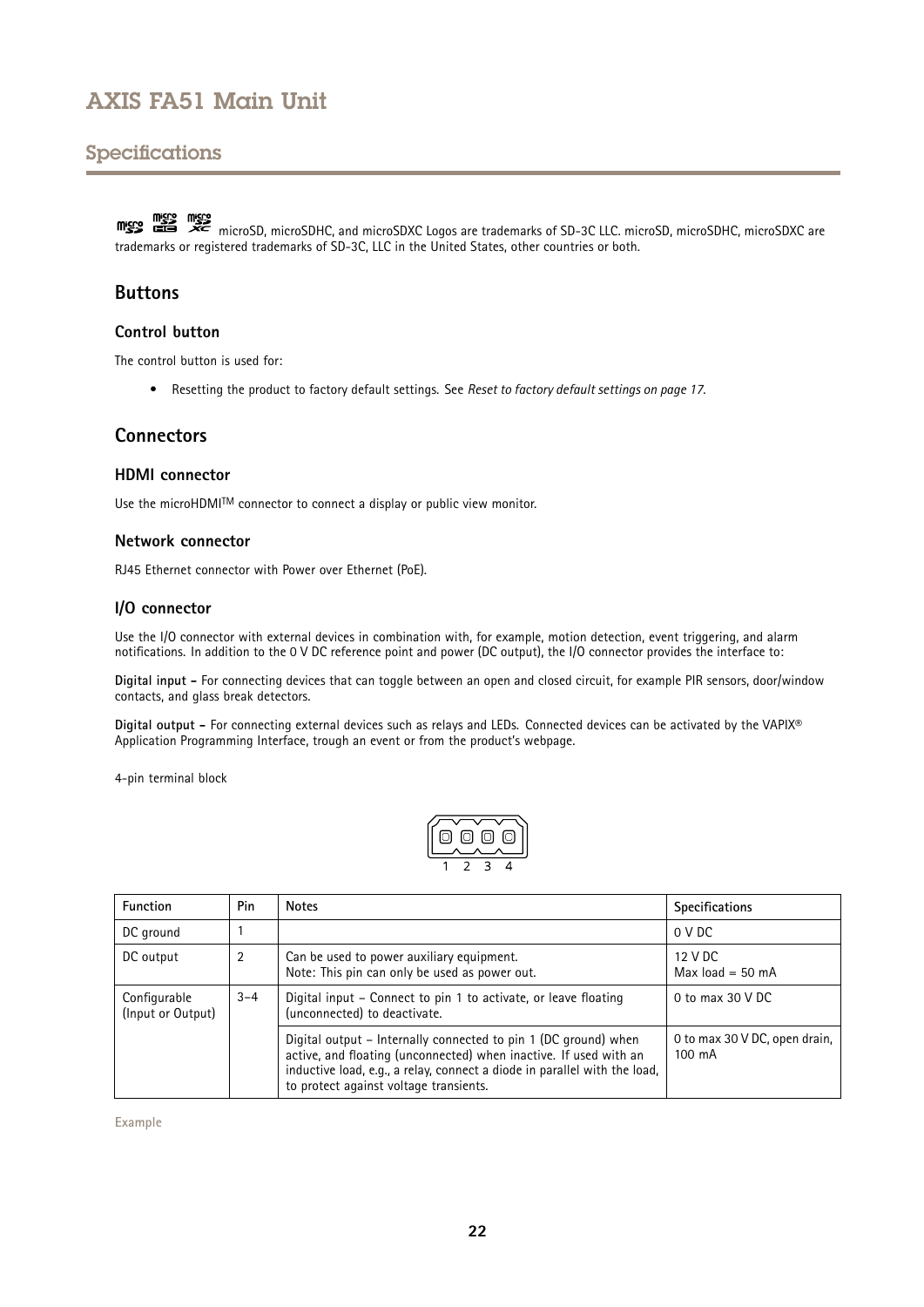# Specifications



- *1 DC ground*
- *2 DC output 12 V, max 50mA*
- *<sup>3</sup> I/O configured as input*
- *<sup>4</sup> I/O configured as output*

## **RJ12 connector**

The RJ12 connector is used for connecting the sensor unit to the main unit.

For information on how to shorten the sensor unit cable see *[Shorten](#page-2-0) the sensor unit cable on page [3](#page-2-0)* .